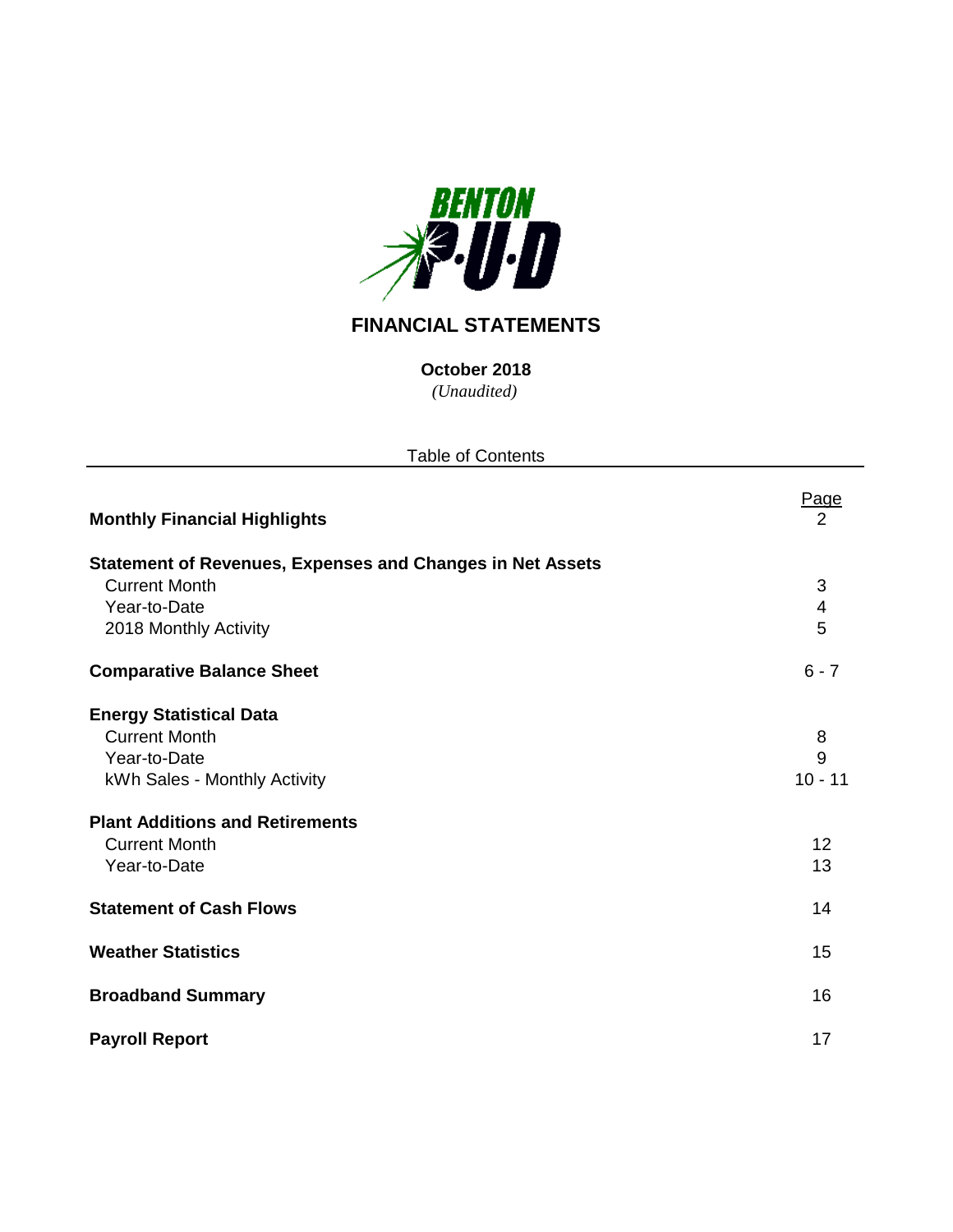

# *Financial Highlights October 2018*



#### **Retail Revenues**

- October's temperature was 3.0 degrees under the 5-year average and heating degree days were 30% above the five year average, retail revenues were 3 percent below budget estimates in part to September being more mild than average.
- > Retail revenues year to date are 1% under amended budget amounts.
- **Net Power Expense**
	- $\triangleright$  Higher than normal water flow in the first half of the year resulted in excess generation and increased secondary market sales, the second half has seen lower than normal water flow but higher power and secondary market prices. Net Power
- is even with last year YTD and energy secondary market sales are up 26%. The Slice True-up will be a small credit  $\triangleright$  BPA announced the Spill Surcharge for 2018 which will result in an additional \$200k in power expense
- Net Power Expense is projected to come in about \$0.7M above amended budget by the end of the year

**Net Margin/Net Income**

 $\triangleright$  Net margin and net income are tracking below budget and are projected to come in lower than the amended budget at year-end

**Capital** Capital expenditures remain under budget as many major projects are expected to commence in the second half of the year, although capital spending for customer growth and repair & replacement are ahead of budget at 107% and 92% respectively.

**O&M Expense**

- 
- October's O&M expense was 15% below budget O&M Expense is slightly under the amended budget year to date primarily as a result of labor being under budget while increased joint use compliance for public safety, and insurance assessment payments is balancing the underrun.

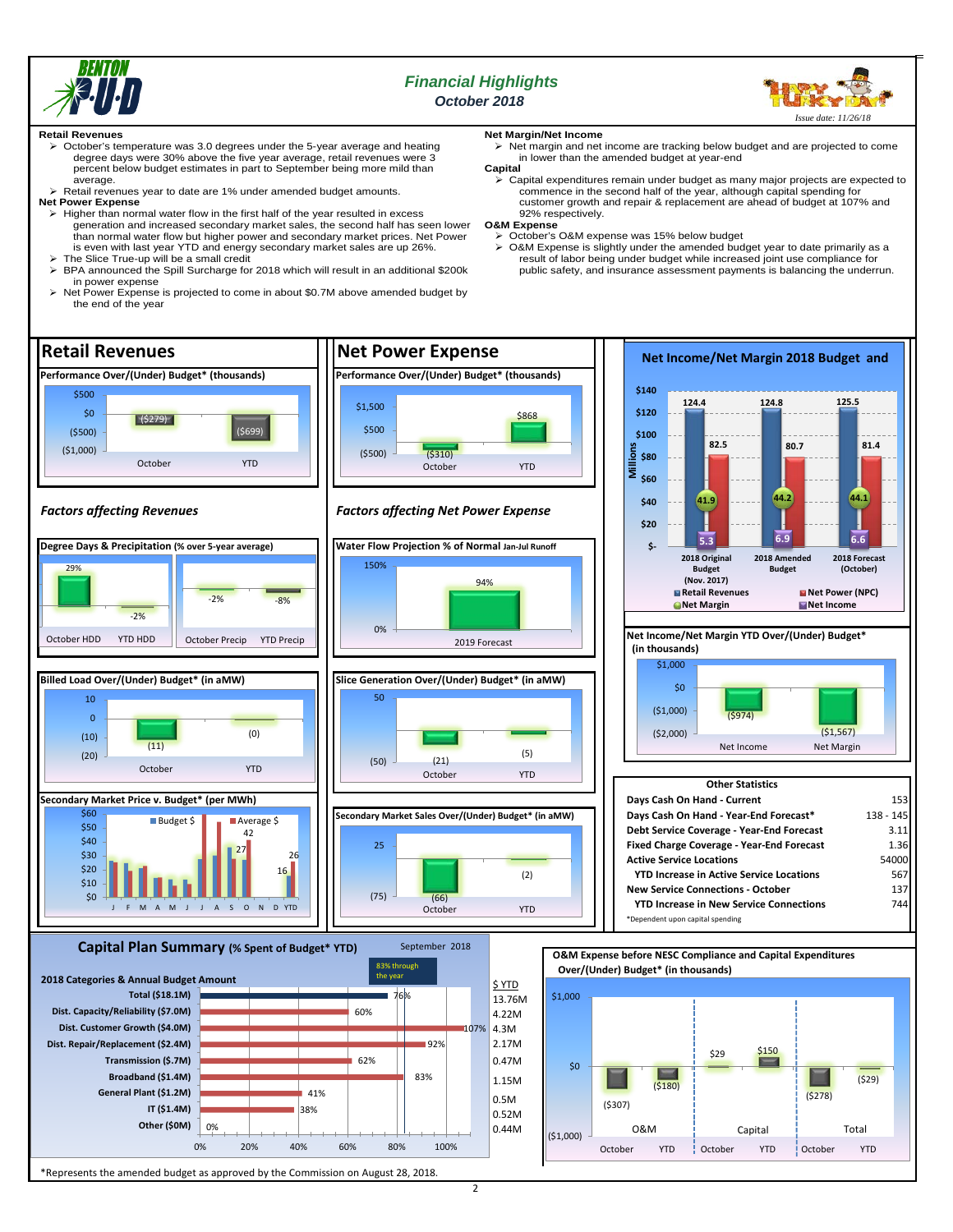#### **PUBLIC UTILITY DISTRICT NO.1 OF BENTON COUNTY STATEMENT OF REVENUES, EXPENSES, AND CHANGE IN NET POSITION OCTOBER 2018**

|                                                            | 10/31/18      |                                 | 10/31/17                 |               |                          |  |
|------------------------------------------------------------|---------------|---------------------------------|--------------------------|---------------|--------------------------|--|
|                                                            | <b>ACTUAL</b> | <b>AMENDED</b><br><b>BUDGET</b> | <b>PCT</b><br><b>VAR</b> | <b>ACTUAL</b> | <b>PCT</b><br><b>VAR</b> |  |
| <b>OPERATING REVENUES</b>                                  |               |                                 |                          |               |                          |  |
| Energy Sales - Retail                                      | 8,919,989     | 9,199,059                       | $-3%$                    | 8,891,718     | 0%                       |  |
| <b>City Occupation Taxes</b>                               | 412,470       | 438,663                         | $-6%$                    | 409,446       | 1%                       |  |
| <b>Bad Debt Expense</b>                                    | (15,000)      | (18,988)                        | -21%                     | (15,000)      | 0%                       |  |
| <b>Energy Secondary Market Sales</b>                       | 2,028,577     | 2,016,883                       | 1%                       | 1,003,111     | 102%                     |  |
| Transmission of Power for Others                           | 92.395        | 77,907                          | 19%                      | 143.178       | $-35%$                   |  |
| <b>Broadband Revenue</b>                                   | 188,508       | 210,507                         | $-10%$                   | 178,994       | 5%                       |  |
| Other Revenue                                              | 69,567        | 128,794                         | -46%                     | 77,828        | $-11%$                   |  |
| <b>TOTAL OPERATING REVENUES</b>                            | 11,696,505    | 12,052,824                      | $-3%$                    | 10,689,275    | 9%                       |  |
| <b>OPERATING EXPENSES</b>                                  |               |                                 |                          |               |                          |  |
| <b>Purchased Power</b>                                     | 7,774,683     | 7,757,464                       | 0%                       | 6,820,481     | 14%                      |  |
| <b>Purchased Transmission &amp; Ancillary Services</b>     | 1,098,005     | 1,055,861                       | 4%                       | 1,063,906     | 3%                       |  |
| <b>Conservation Program</b>                                | (34, 803)     | 307,536                         | $-111%$                  | 117,916       | >200%                    |  |
| <b>Total Power Supply</b>                                  | 8,837,885     | 9,120,861                       | $-3%$                    | 8,002,303     | 10%                      |  |
| <b>Transmission Operation &amp; Maintenance</b>            | 7,451         | 15,477                          | $-52%$                   | 9,585         | $-22%$                   |  |
| Distribution Operation & Maintenance                       | 746,174       | 905,523                         | $-18%$                   | 900,576       | $-17%$                   |  |
| <b>Broadband Expense</b>                                   | 114,390       | 92,304                          | 24%                      | 114,008       | 0%                       |  |
| Customer Accounting, Collection & Information              | 349,250       | 435,808                         | $-20%$                   | 294,975       | 18%                      |  |
| Administrative & General                                   | 532,803       | 607,681                         | $-12%$                   | 590,469       | $-10%$                   |  |
| Subtotal before NESC Compliance / Public Safety            | 1,750,068     | 2,056,793                       | $-15%$                   | 1,909,613     | $-8%$                    |  |
| NESC Compliance (Net District Expense)                     | 156,611       | 39,920                          | 292%                     |               | n/a                      |  |
| Subtotal before Taxes & Depreciation                       | 1,906,678     | 2,096,714                       | $-9%$                    | 1,909,613     | 0%                       |  |
| Taxes                                                      | 948,168       | 1,007,845                       | $-6%$                    | 934,869       | 1%                       |  |
| Depreciation & Amortization                                | 824,203       | 844,814                         | $-2%$                    | 862,126       | -4%                      |  |
| <b>Total Other Operating Expenses</b>                      | 3,679,050     | 3,949,373                       | $-7%$                    | 3,706,608     | $-1%$                    |  |
| <b>TOTAL OPERATING EXPENSES</b>                            | 12,516,935    | 13,070,234                      | -4%                      | 11,708,911    | 7%                       |  |
| <b>OPERATING INCOME (LOSS)</b>                             | (820, 431)    | (1,017,410)                     | $-19%$                   | (1,019,636)   | $-20%$                   |  |
| <b>NONOPERATING REVENUES &amp; EXPENSES</b>                |               |                                 |                          |               |                          |  |
| Interest Income                                            | 119,404       | 45,865                          | 160%                     | 61,484        | 94%                      |  |
| Other Income                                               | 29,272        | 34,235                          | $-14%$                   | 18,372        | 59%                      |  |
| Other Expense                                              |               |                                 | n/a                      |               | n/a                      |  |
| <b>Interest Expense</b>                                    | (229,090)     | (202, 336)                      | 13%                      | (255, 479)    | $-10%$                   |  |
| Debt Discount/Premium Amortization & Loss on Defeased Debt | 38,127        | 37,365                          | 2%                       | 41,348        | $-8%$                    |  |
| MtM Gain/(Loss) on Investments                             | 8,940         |                                 | n/a                      | (12,660)      | $-171%$                  |  |
| <b>TOTAL NONOPERATING REVENUES &amp; EXPENSES</b>          | (33, 348)     | (84, 872)                       | -61%                     | (146, 935)    | $-77%$                   |  |
| <b>INCOME (LOSS) BEFORE CAPITAL CONTRIBUTIONS</b>          | (853, 779)    | (1, 102, 281)                   | $-23%$                   | (1, 166, 571) | $-27%$                   |  |
| <b>CAPITAL CONTRIBUTIONS</b>                               | 75,946        | 110,740                         | -31%                     | 66,929        | 13%                      |  |
| <b>CHANGE IN NET POSITION</b>                              | (777,832)     | (991, 542)                      | $-22%$                   | (1,099,642)   | $-29%$                   |  |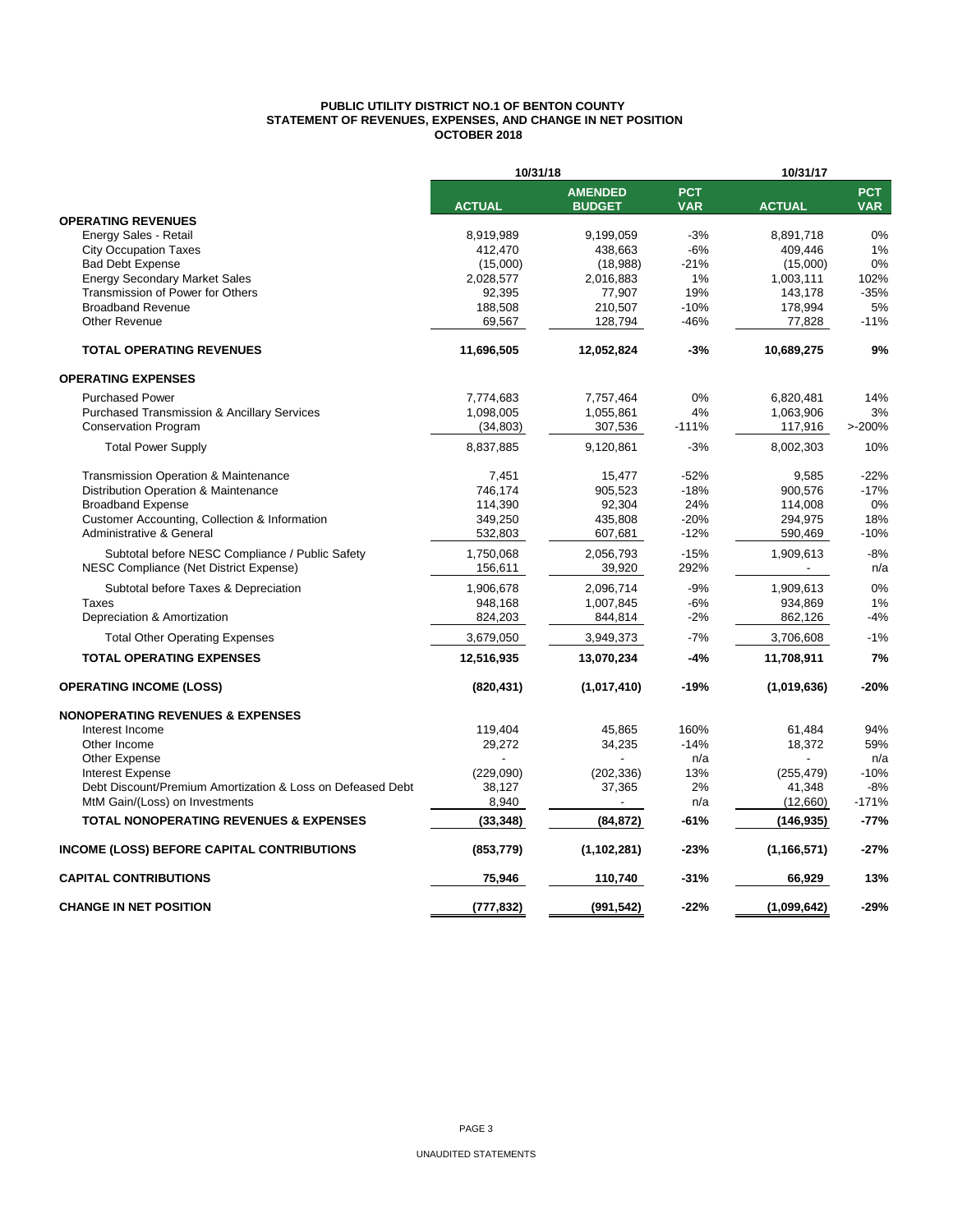#### **PUBLIC UTILITY DISTRICT NO.1 OF BENTON COUNTY STATEMENT OF REVENUES, EXPENSES, AND CHANGE IN NET POSITION YEAR TO DATE**

|                                                            | 10/31/18      |                          |            | 10/31/17      |            |  |
|------------------------------------------------------------|---------------|--------------------------|------------|---------------|------------|--|
|                                                            |               | <b>AMENDED</b>           | <b>PCT</b> |               | <b>PCT</b> |  |
|                                                            | <b>ACTUAL</b> | <b>BUDGET</b>            | <b>VAR</b> | <b>ACTUAL</b> | <b>VAR</b> |  |
| <b>OPERATING REVENUES</b>                                  |               |                          |            |               |            |  |
| Energy Sales - Retail                                      | 103,994,161   | 104,693,499              | $-1%$      | 104,927,497   | $-1%$      |  |
| <b>City Occupation Taxes</b>                               | 4,944,875     | 4,977,610                | $-1%$      | 5,131,007     | $-4%$      |  |
| <b>Bad Debt Expense</b>                                    | (181,000)     | (194, 996)               | $-7%$      | (187,000)     | $-3%$      |  |
| <b>Energy Secondary Market Sales</b>                       | 14,174,975    | 15,143,905               | $-6%$      | 11,106,780    | 28%        |  |
| Transmission of Power for Others                           | 1,143,140     | 1,030,916                | 11%        | 1,012,262     | 13%        |  |
| <b>Broadband Revenue</b>                                   | 1,863,685     | 1,912,076                | $-3%$      | 1,800,830     | 3%         |  |
| Other Revenue                                              | 1,493,611     | 1,340,915                | 11%        | 1,309,108     | 14%        |  |
| <b>TOTAL OPERATING REVENUES</b>                            | 127,433,446   | 128,903,926              | $-1%$      | 125,100,484   | 2%         |  |
| <b>OPERATING EXPENSES</b>                                  |               |                          |            |               |            |  |
| <b>Purchased Power</b>                                     | 72,504,981    | 72,236,853               | 0%         | 69,263,223    | 5%         |  |
| <b>Purchased Transmission &amp; Ancillary Services</b>     | 11,535,358    | 11,189,743               | 3%         | 11,058,241    | 4%         |  |
| <b>Conservation Program</b>                                | (65, 709)     | 536,171                  | $-112%$    | 459,869       | $-114%$    |  |
| <b>Total Power Supply</b>                                  | 83,974,631    | 83,962,767               | 0%         | 80,781,333    | 4%         |  |
| Transmission Operation & Maintenance                       | 105,534       | 166,265                  | $-37%$     | 192,662       | $-45%$     |  |
| Distribution Operation & Maintenance                       | 8,234,564     | 8,107,353                | 2%         | 8,343,746     | $-1%$      |  |
| <b>Broadband Expense</b>                                   | 764,919       | 753,983                  | 1%         | 744,250       | 3%         |  |
| Customer Accounting, Collection & Information              | 3,651,629     | 3,625,446                | 1%         | 3,065,742     | 19%        |  |
| Administrative & General                                   | 5,939,042     | 6,222,470                | $-5%$      | 6,115,771     | $-3%$      |  |
|                                                            |               |                          |            |               |            |  |
| Subtotal before NESC Compliance / Public Safety            | 18,695,686    | 18,875,517               | $-1%$      | 18,462,171    | 1%         |  |
| NESC Compliance (Net District Expense)                     | 613,729       | 487,460                  | 26%        |               | n/a        |  |
| Subtotal before Taxes & Depreciation                       | 19,309,416    | 19,362,977               | 0%         | 18,462,171    | 5%         |  |
| Taxes                                                      | 11,601,171    | 11,606,221               | 0%         | 11,864,882    | $-2%$      |  |
| Depreciation & Amortization                                | 8,191,904     | 8,356,019                | $-2%$      | 8,438,434     | $-3%$      |  |
| <b>Total Other Operating Expenses</b>                      | 39,102,491    | 39,325,218               | $-1%$      | 38,765,487    | 1%         |  |
| <b>TOTAL OPERATING EXPENSES</b>                            | 123,077,121   | 123,287,985              | 0%         | 119,546,820   | 3%         |  |
| <b>OPERATING INCOME (LOSS)</b>                             | 4,356,325     | 5,615,941                | $-22%$     | 5,553,664     | $-22%$     |  |
| <b>NONOPERATING REVENUES &amp; EXPENSES</b>                |               |                          |            |               |            |  |
| Interest Income                                            | 918,986       | 708,270                  | 30%        | 487,631       | 88%        |  |
| Other Income                                               | 314,860       | 307,600                  | 2%         | 500,101       | $-37%$     |  |
| Other Expense                                              |               |                          | n/a        |               | n/a        |  |
| <b>Interest Expense</b>                                    | (2,350,079)   | (2,323,390)              | 1%         | (2,432,558)   | $-3%$      |  |
| Debt Discount/Premium Amortization & Loss on Defeased Debt | 381,266       | 378,981                  | 1%         | 413,484       | $-8%$      |  |
| MtM Gain/(Loss) on Investments                             | 12,930        | $\overline{\phantom{a}}$ | n/a        | (3,372)       | n/a        |  |
| <b>TOTAL NONOPERATING REVENUES &amp; EXPENSES</b>          | (722, 037)    | (928, 539)               | -22%       | (1,034,714)   | $-30%$     |  |
| <b>INCOME (LOSS) BEFORE CAPITAL CONTRIBUTIONS</b>          | 3,634,288     | 4,687,402                | -22%       | 4,518,950     | $-20%$     |  |
| <b>CAPITAL CONTRIBUTIONS</b>                               | 1,473,271     | 1,394,377                | 6%         | 1,502,772     | $-2%$      |  |
| <b>CHANGE IN NET POSITION</b>                              | 5,107,559     | 6,081,779                | -16%       | 6,021,722     | $-15%$     |  |
| TOTAL NET POSITION, BEGINNING OF YEAR                      | 124,155,023   | 124,155,023              | 0%         | 116,035,853   | $-2%$      |  |
| TOTAL NET POSITION, END OF YEAR                            | 129,262,582   | 130,236,802              | 0.1%       | 122,057,575   | $-4%$      |  |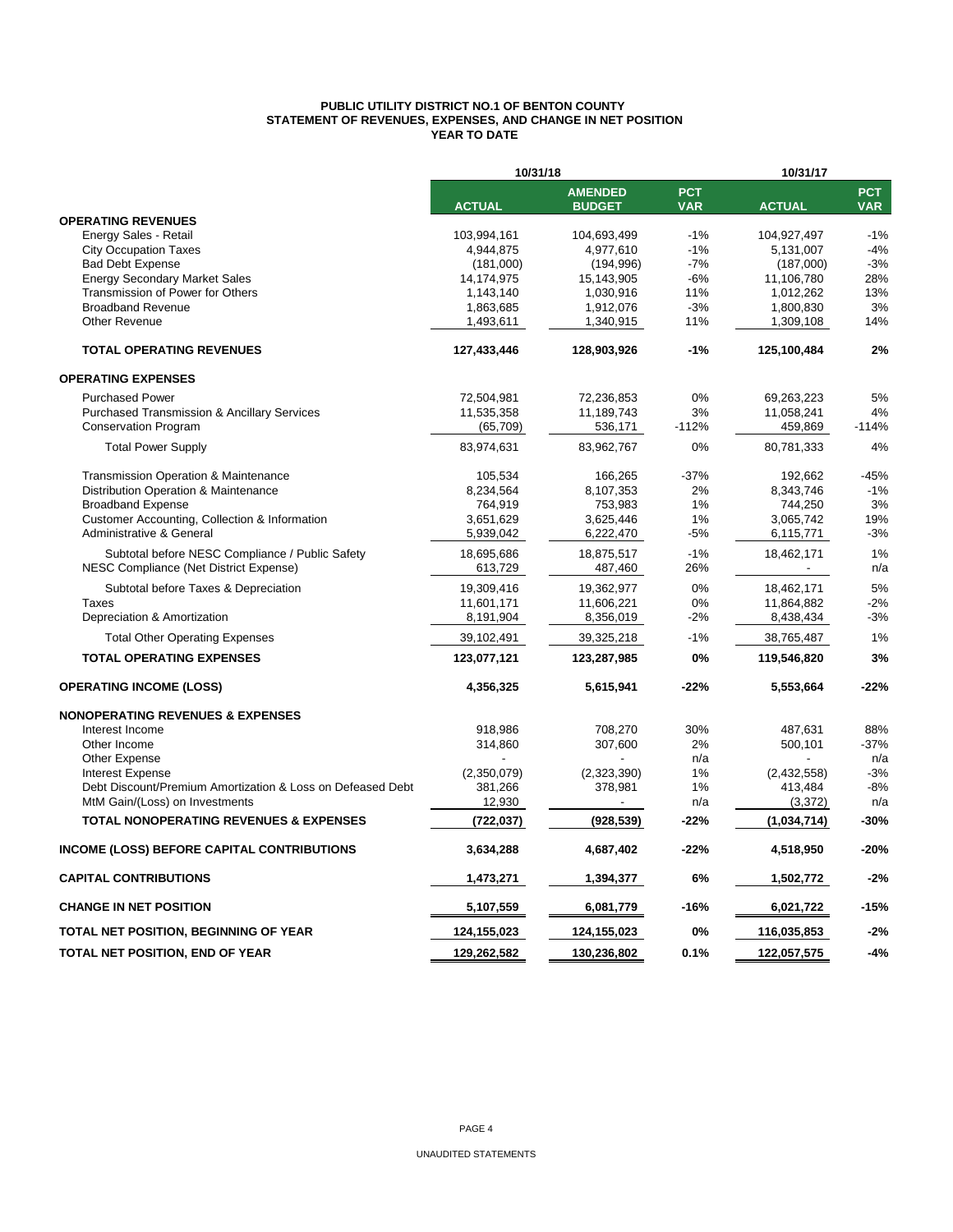#### **PUBLIC UTILITY DISTRICT NO. 1 OF BENTON COUNTY STATEMENT OF REVENUES, EXPENSES, AND CHANGE IN NET POSITION 2018 MONTHLY ACTIVITY**

|                                                                                           | January             | February             | <b>March</b>           | <b>April</b>         | <b>May</b>          | June                     | July                | <b>August</b>        | September              | October              | <b>November</b> | <b>December</b> | <b>Total</b>          |
|-------------------------------------------------------------------------------------------|---------------------|----------------------|------------------------|----------------------|---------------------|--------------------------|---------------------|----------------------|------------------------|----------------------|-----------------|-----------------|-----------------------|
| <b>OPERATING REVENUES</b>                                                                 |                     |                      |                        |                      |                     |                          |                     |                      |                        |                      |                 |                 |                       |
| Energy Sales - Retail                                                                     | \$10,476,299        | \$9,084,270          | \$8,752,924            | \$8,953,009          | \$10,539,816        | \$11,889,677             | \$14,145,140        | \$12,602,782         | \$8,630,256            | \$8,919,989          |                 |                 | \$103,994,162         |
| <b>City Occupation Taxes</b>                                                              | 645,112             | 544,905              | 504,574                | 454,944              | 411,604             | 447,327                  | 480,674             | 562,260              | 481,007                | 412,470              |                 |                 | 4,944,877             |
| <b>Bad Debt Expense</b>                                                                   | (19,000)            | (16,000)             | (16,000)               | (16,000)             | (18,000)            | (20,000)                 | (22,000)            | (22,000)             | (17,000)               | (15,000)             |                 |                 | (181,000)             |
| <b>Energy Secondary Market Sales</b>                                                      | 2,013,000           | 1,503,757            | 1,475,128              | 936,756              | 486,462             | 380,094                  | 2,470,554           | 1,758,102            | 1,122,547              | 2,028,577            |                 |                 | 14,174,977            |
| Transmission of Power for Others                                                          | 140,137             | 110,045              | 179,821                | 126,440              | 105,287             | 84,919                   | 50,548              | 75,294               | 178,255                | 92,395               |                 |                 | 1,143,141             |
| <b>Broadband Revenue</b>                                                                  | 188,237             | 182,621              | 181,682                | 182,760              | 186,099             | 187,642                  | 188,763             | 188,369              | 189,004                | 188,508              |                 |                 | 1,863,685             |
| Other Electric Revenue                                                                    | 603,153             | 70,972               | 93,240                 | 122,048              | 120,458             | 104,558                  | 130,715             | 73,211               | 105,688                | 69,567               |                 |                 | 1,493,610             |
| <b>TOTALOPERATING REVENUES</b>                                                            | 14,046,938          | 11,480,570           | 11,171,369             | 10,759,957           | 11,831,726          | 13,074,217               | 17,444,394          | 15,238,018           | 10,689,757             | 11,696,506           |                 |                 | 127,433,452           |
| <b>OPERATING EXPENSES</b>                                                                 |                     |                      |                        |                      |                     |                          |                     |                      |                        |                      |                 |                 |                       |
| <b>Purchased Power</b>                                                                    | 6,997,524           | 6,825,520            | 6,757,720              | 6,517,218            | 5,704,402           | 6,051,145                | 9,478,135           | 9,475,076            | 6,923,557              | 7,774,683            |                 |                 | 72,504,980            |
| <b>Purchased Transmission &amp; Ancillary Services</b>                                    | 1,110,171           | 1,101,369            | 1,098,218              | 1,079,128            | 1,142,486           | 1,272,183                | 1,200,382           | 1,240,286            | 1,193,131              | 1,098,005            |                 |                 | 11,535,359            |
| <b>Conservation Program</b>                                                               | 95,599              | (47, 157)            | 191,352                | (122, 506)           | (53, 376)           | 24,272                   | (3,226)             | 83,106               | (198, 970)             | (34, 803)            |                 |                 | (65, 709)             |
| <b>Total Power Supply</b>                                                                 | 8,203,294           | 7,879,732            | 8,047,290              | 7,473,840            | 6,793,512           | 7,347,600                | 10,675,291          | 10,798,468           | 7,917,718              | 8,837,885            |                 |                 | 83,974,630            |
| Transmission Operation & Maintenance                                                      | 5,734               | 7,919                | 10,464                 | 4,387                | 9,881               | 11,533                   | 20,691              | 16,951               | 10,523                 | 7,451                |                 |                 | 105,534               |
| Distribution Operation & Maintenance                                                      | 835.848             | 824,941              | 959.209                | 850.510              | 888.766             | 765,536                  | 878,282             | 729.964              | 755.333                | 746.174              |                 |                 | 8,234,563             |
| <b>Broadband Expense</b>                                                                  | 67,753              | 63,993               | 92,802                 | 63,941               | 78,040              | 71,294                   | 73,537              | 62,492               | 76,678                 | 114,390              |                 |                 | 764,920               |
| Customer Accounting, Collection & Information                                             | 410,400             | 314,792              | 350,727                | 317,544              | 414,740             | 350,499                  | 367,263             | 424,843              | 351,570                | 349,250              |                 |                 | 3,651,628             |
| Administrative & General                                                                  | 953,338             | 656,854              | 612,150                | 535,571              | 604,110             | 582,265                  | 680,593             | 394,606              | 386,753                | 532,803              |                 |                 | 5,939,043             |
|                                                                                           |                     |                      |                        |                      |                     |                          |                     |                      |                        |                      |                 |                 |                       |
| Subtotal before NESC Compliance / Public Safety<br>NESC Compliance (Net District Expense) | 2,273,073<br>20,599 | 1,868,499<br>101,664 | 2,025,352<br>(12, 129) | 1,771,953<br>136,521 | 1,995,537<br>21,290 | 1,781,127<br>14,415      | 2,020,366<br>85,340 | 1,628,856<br>157,163 | 1,580,857<br>(67, 743) | 1,750,068<br>156,611 |                 |                 | 18,695,688<br>613,730 |
|                                                                                           |                     |                      |                        |                      |                     |                          |                     |                      |                        |                      |                 |                 |                       |
| Subtotal before Taxes & Depreciation                                                      | 2,293,672           | 1,970,162            | 2,013,223              | 1,908,474            | 2,016,827           | 1,795,542                | 2,105,706           | 1,786,019            | 1,513,114              | 1,906,679            |                 |                 | 19,309,418            |
| Taxes                                                                                     | 1,346,727           | 1,145,833            | 1,091,666              | 1,033,168            | 1,061,970           | 1,192,133                | 1,301,035           | 1,375,908            | 1,104,564              | 948,168              |                 |                 | 11,601,172            |
| Depreciation & Amortization                                                               | 813,688             | 818,195              | 820,951                | 822,620              | 817,290             | 813,316                  | 816,284             | 818,795              | 826,561                | 824,203              |                 |                 | 8,191,903             |
| <b>Total Other Operating Expenses</b>                                                     | 4,454,087           | 3,934,190            | 3,925,840              | 3,764,262            | 3,896,087           | 3,800,991                | 4,223,025           | 3,980,722            | 3,444,239              | 3,679,050            |                 |                 | 39,102,493            |
| <b>TOTAL OPERATING EXPENSES</b>                                                           | 12,657,381          | 11,813,922           | 11,973,130             | 11,238,102           | 10,689,599          | 11,148,591               | 14,898,316          | 14,779,190           | 11,361,957             | 12,516,935           |                 |                 | 123.077.123           |
| <b>OPERATING INCOME (LOSS)</b>                                                            | 1,389,557           | (333, 352)           | (801, 761)             | (478, 145)           | 1,142,127           | 1,925,626                | 2,546,078           | 458,828              | (672, 200)             | (820, 429)           |                 |                 | 4,356,329             |
| <b>NONOPERATING REVENUES &amp; EXPENSES</b>                                               |                     |                      |                        |                      |                     |                          |                     |                      |                        |                      |                 |                 |                       |
| Interest Income                                                                           | 68.157              | 62.266               | 75,813                 | 90.998               | 103.480             | 86.775                   | 90.741              | 123.156              | 98.197                 | 119.404              |                 |                 | 918,987               |
| Other Income                                                                              | 29,299              | 33,099               | 29,288                 | 33,071               | 33,847              | 29,274                   | 29,271              | 32,619               | 35,818                 | 29,272               |                 |                 | 314,858               |
| Other Expense                                                                             |                     |                      |                        | $\mathbf{r}$         |                     | $\overline{\phantom{a}}$ |                     |                      |                        |                      |                 |                 |                       |
| <b>Interest Expense</b>                                                                   | (235, 205)          | (236, 074)           | (235, 677)             | (243, 898)           | (232, 861)          | (232, 838)               | (242, 363)          | (230, 701)           | (231, 369)             | (229,090)            |                 |                 | (2,350,076)           |
| Debt Discount & Expense Amortization                                                      | 38,127              | 38,127               | 38,127                 | 38,127               | 38,127              | 38,127                   | 38,127              | 38,127               | 38,127                 | 38,127               |                 |                 | 381,270               |
| MtM Gain/(Loss) on Investments                                                            | (27, 135)           | (1,038)              | 9,623                  | (8,405)              | 18,258              | (733)                    | 1,875               | 12,300               | (755)                  | 8,940                |                 |                 | 12,930                |
| Loss in Joint Ventures/Special Assessments                                                |                     |                      |                        |                      |                     |                          |                     |                      |                        |                      |                 |                 | $\sim$                |
| <b>TOTAL NONOPERATING REV/EXP</b>                                                         | (126, 757)          | (103, 620)           | (82, 826)              | (90, 107)            | (39, 149)           | (79, 395)                | (82, 349)           | (24, 499)            | (59, 982)              | (33, 347)            |                 |                 | (722, 031)            |
| <b>INCOME (LOSS) BEFORE CAPITAL CONTRIBUTIONS</b>                                         | 1,262,800           | (436, 972)           | (884, 587)             | (568, 252)           | 1,102,978           | 1,846,231                | 2,463,729           | 434,329              | (732, 182)             | (853, 776)           |                 |                 | 3,634,298             |
| <b>CAPITAL CONTRIBUTIONS</b>                                                              | 293.142             | 118,937              | 31,961                 | 263,614              | 89.777              | 76.290                   | 188,435             | 96,285               | 238,883                | 75,946               |                 |                 | 1,473,270             |
| <b>CHANGE IN NET POSITION</b>                                                             | \$1,555,942         | (\$318,035)          | (\$852,626)            | (\$304,638)          | \$1,192,755         | \$1,922,521              | \$2,652,164         | \$530,614            | (\$493,299)            | (\$777,830)          | \$0             | \$0             | \$5,107,568           |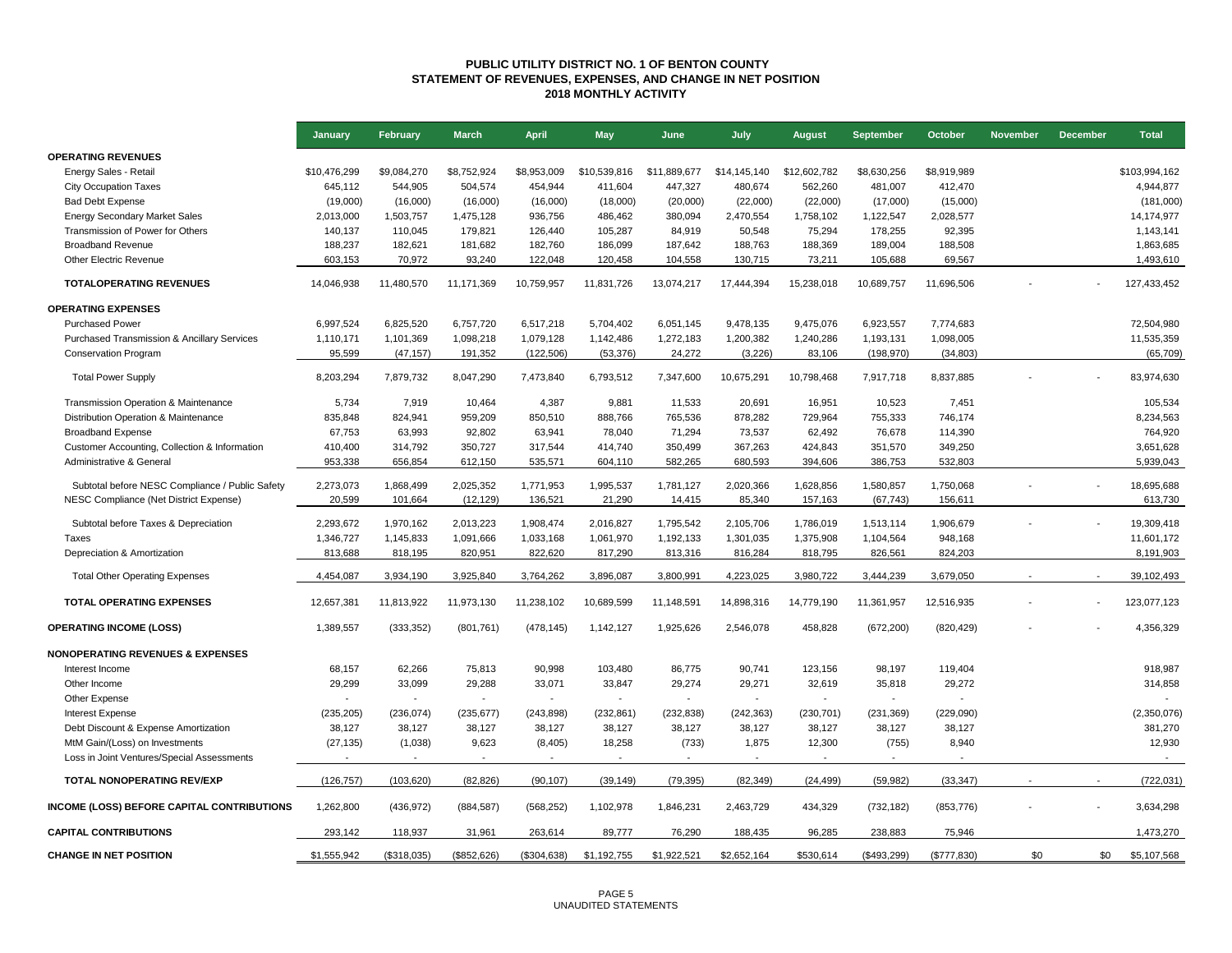# **ASSETS AND DEFERRED OUTFLOWS OF RESOURCES PUBLIC UTILITY DISTRICT NO. 1 OF BENTON COUNTY COMPARATIVE STATEMENT OF NET POSITION**

|                                                                              |                        |                        | Increase/(Decrease)    |                |  |
|------------------------------------------------------------------------------|------------------------|------------------------|------------------------|----------------|--|
|                                                                              | 10/31/2018             | 10/31/2017             | <b>Amount</b>          | <b>Percent</b> |  |
| <b>ASSETS</b>                                                                |                        |                        |                        |                |  |
|                                                                              |                        |                        |                        |                |  |
| <b>CURRENT ASSETS</b>                                                        |                        |                        |                        |                |  |
| Cash & Cash Equivalents                                                      |                        |                        |                        |                |  |
| Unrestricted Cash & Cash Equivalents                                         | 25,546,118             | 21,459,276             | \$4,086,842            |                |  |
| <b>Restricted Construction Account</b>                                       |                        |                        |                        |                |  |
| Investments                                                                  | 10,629,455             | 11,902,860             | (1,273,405)            |                |  |
| Designated Debt Service Reserve Fund                                         | 2,612,152              | 3,032,152              | (420,000)              |                |  |
| Designated Power Market Voltly                                               | 3,850,000              | 3,300,000              | 550,000                |                |  |
| Designated Special Capital Rsv                                               | 12,511,793             | 16,863,084             | (4,351,290)            |                |  |
| <b>Designated Customer Deposits</b>                                          | 1,600,000              | 1,400,000              | 200,000                |                |  |
| Accounts Receivable, net                                                     | 7,411,841              | 7,677,658              | (265, 817)             |                |  |
| <b>BPA Prepay Receivable</b>                                                 | 600,000                | 600,000                |                        |                |  |
| Accrued Interest Receivable                                                  | 157,226                | 93,215                 | 64,011                 |                |  |
| Wholesale Power Receivable                                                   | 1,683,480              | 732,946                | 950,534                |                |  |
| <b>Accrued Unbilled Revenue</b><br><b>Inventory Materials &amp; Supplies</b> | 2,800,000<br>5,474,416 | 2,900,000<br>5,552,633 | (100,000)<br>(78, 217) |                |  |
| Prepaid Expenses & Option Premiums                                           | 404,028                | 227,672                | 176,356                |                |  |
|                                                                              |                        |                        |                        |                |  |
| <b>Total Current Assets</b>                                                  | 75,280,509             | 75,741,496             | (460, 987)             | $-1%$          |  |
| <b>NONCURRENT ASSETS</b>                                                     |                        |                        |                        |                |  |
| <b>Restricted Bond Reserve Fund</b>                                          | 1,107,865              | 1,107,865              | 0                      |                |  |
| <b>Other Receivables</b>                                                     | 97,007                 | 97,387                 | (380)                  |                |  |
| <b>Preliminary Surveys</b>                                                   | 123,847                | 50,491                 | 73,356                 |                |  |
| <b>BPA Prepay Receivable</b>                                                 | 5,350,000              | 5,950,000              | (600,000)              |                |  |
| Deferred Purchased Power Costs                                               | 5,717,679              | 6,340,772              | (623,093)              |                |  |
|                                                                              | 12,396,399             | 13,546,515             | (550, 116)             | -8%            |  |
| <b>Utility Plant</b>                                                         |                        |                        |                        |                |  |
| Land and Intangible Plant                                                    | 3,529,381              | 3,489,838              | 39.543                 |                |  |
| <b>Electric Plant in Service</b>                                             | 317,568,245            | 313,485,148            | 4,083,097              |                |  |
| <b>Construction Work in Progress</b>                                         | 5,701,401              | 4,508,627              | 1,192,774              |                |  |
| <b>Accumulated Depreciation</b>                                              | (195, 709, 248)        | (196, 659, 167)        | 949,919                |                |  |
| <b>Net Utility Plant</b>                                                     | 131,089,779            | 124,824,446            | 6,265,333              | 5%             |  |
| <b>Total Noncurrent Assets</b>                                               | 143,486,177            | 138,370,961            | 5,115,216              | 4%             |  |
| <b>Total Assets</b>                                                          | 218,766,686            | 214,112,457            | 4,654,229              | 2%             |  |
| DEFERRED OUTFLOWS OF RESOURCES                                               |                        |                        |                        |                |  |
| Unamortized Loss on Defeased Debt                                            | (29, 310)              | (15, 937)              | (13, 373)              |                |  |
| <b>Pension Deferred Outflow</b>                                              | 1,429,022              | 2,019,756              | (590, 734)             |                |  |
| Accumulated Decrease in Fair Value of Hedging Derivatives                    | 564,099                | 525,473                | 38,626                 |                |  |
|                                                                              |                        |                        |                        |                |  |
| <b>Total Deferred Outflows of Resources</b>                                  | 1,963,812              | 2,529,292              | (565, 480)             |                |  |
|                                                                              |                        |                        |                        |                |  |
| TOTAL ASSETS & DEFERRED OUTFLOWS OF RESOURCES                                | 220,730,498            | 216,641,749            | 4,088,749              | 2%             |  |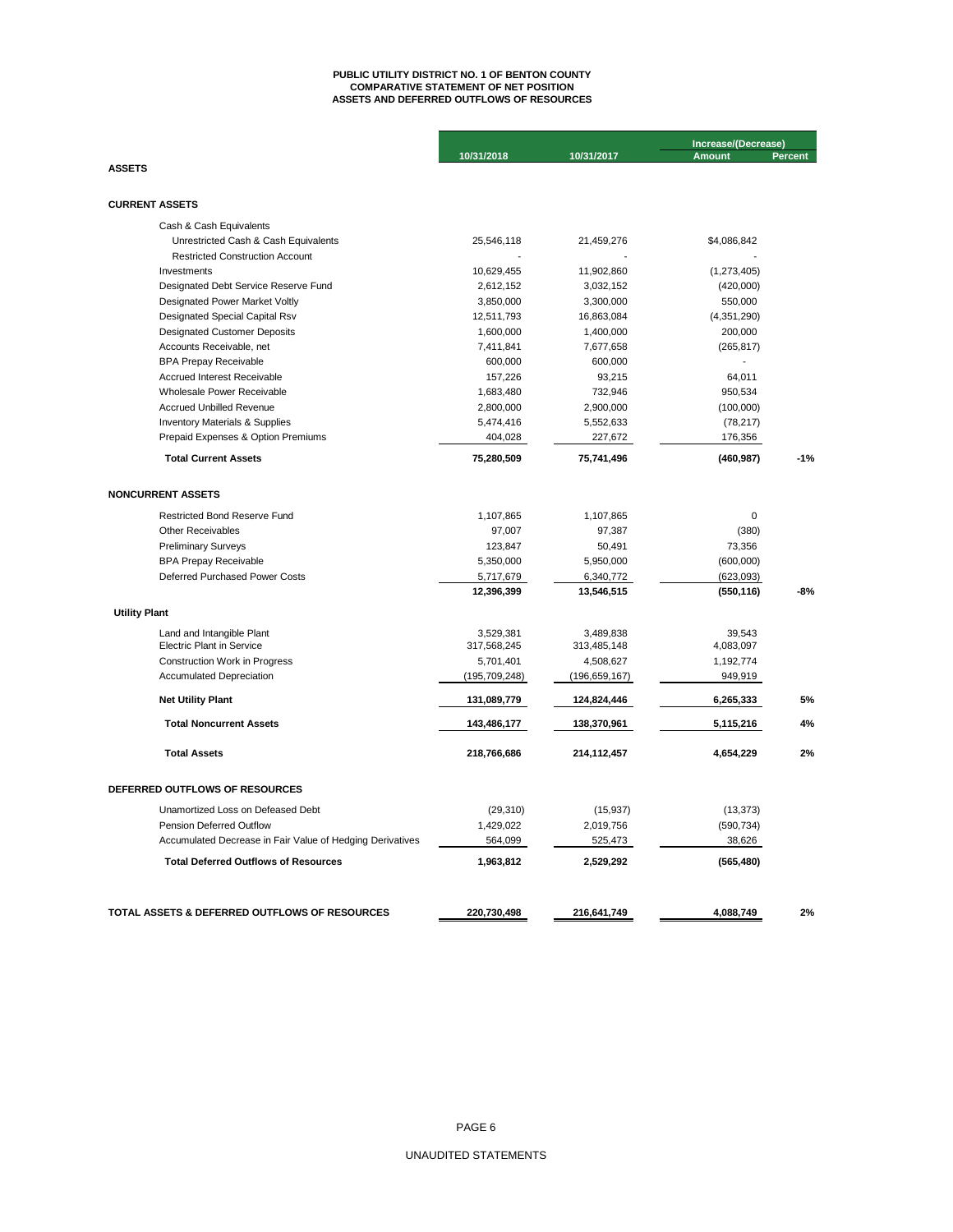# **PUBLIC UTILITY DISTRICT NO. 1 OF BENTON COUNTY COMPARATIVE STATEMENT OF NET POSITION LIABILITIES AND DEFERRED INFLOWS OF RESOURCES**

|                                                           |             |              | Increase/(Decrease) |         |  |  |
|-----------------------------------------------------------|-------------|--------------|---------------------|---------|--|--|
|                                                           | 10/31/2018  | 10/31/2017   | <b>Amount</b>       | Percent |  |  |
| <b>LIABILITIES</b>                                        |             |              |                     |         |  |  |
|                                                           |             |              |                     |         |  |  |
| <b>CURRENT LIABILITIES</b>                                |             |              |                     |         |  |  |
| <b>Warrants Outstanding</b>                               |             |              | \$0                 |         |  |  |
| Accounts Payable                                          | 10,662,273  | 8,973,784    | 1,688,489           |         |  |  |
| <b>Customer Deposits</b>                                  | 1,998,880   | 1,636,053    | 362,827             |         |  |  |
| <b>Accrued Taxes Payable</b>                              | 2,694,584   | 3,057,580    | (362, 996)          |         |  |  |
| Other Current & Accrued Liabilities                       | 2,795,650   | 2,514,093    | 281,557             |         |  |  |
| Accrued Interest Payable                                  | (0)         |              | (0)                 |         |  |  |
| Revenue Bonds, Current Portion                            | 3,750,000   | 3,045,000    | 705,000             |         |  |  |
| <b>Total Current Liabilities</b>                          | 21,901,387  | 19,226,510   | 2,674,877           | 14%     |  |  |
| <b>NONCURRENT LIABILITIES</b>                             |             |              |                     |         |  |  |
| 2010 Bond Issue                                           | 17,345,000  | 17,345,000   |                     |         |  |  |
| 2011 Bond Issue                                           | 9,770,000   | 17,090,000   | (7,320,000)         |         |  |  |
| 2016 Bond Issue                                           | 22,470,000  | 19,425,000   | 3,045,000           |         |  |  |
| Unamortized Premium & Discount                            | 3,944,124   | 4,418,237    | (474, 113)          |         |  |  |
| Pension Liability                                         | 9,884,887   | 13,019,386   | (3, 134, 499)       |         |  |  |
| Deferred Revenue                                          | 1,206,744   | 670,444      | 536,300             |         |  |  |
| <b>BPA Prepay Incentive Credit</b>                        | 1,599,153   | 1,760,409    | (161, 256)          |         |  |  |
| <b>Other Liabilities</b>                                  | 1,016,605   | 973,671      | 42,934              |         |  |  |
| <b>Total Noncurrent Liabilities</b>                       | 67,236,514  | 74,702,147   | (3, 190, 633)       | $-10%$  |  |  |
| <b>Total Liabilities</b>                                  | 89,137,901  | 93,928,657   | (515, 756)          | $-5%$   |  |  |
| DEFERRED INFLOWS OF RESOURCES                             |             |              |                     |         |  |  |
| Pension Deferred Inflow                                   | 1,866,603   | 245,673      | 1,620,930           |         |  |  |
| Accumulated Increase in Fair Value of Hedging Derivatives | 463,412     | 508,105      | (44, 694)           |         |  |  |
| <b>Total Deferred Inflows of Resources</b>                | 2,330,015   | 753,778      | 1,576,237           | n/a     |  |  |
| <b>NET POSITION</b>                                       |             |              |                     |         |  |  |
| Net Investment in Capital Assets                          | 73,781,345  | 63,485,271   | 10,296,074          |         |  |  |
| <b>Restricted for Debt Service</b>                        | 1,107,865   | 1,107,865    | $\mathbf 0$         |         |  |  |
| Unrestricted                                              | 54,373,372  | 57,366,178   | (2,992,806)         |         |  |  |
| <b>Total Net Position</b>                                 | 129,262,582 | 121,959,314  | 7,303,268           | 6%      |  |  |
|                                                           |             |              |                     |         |  |  |
| TOTAL NET POSITION, LIABILITIES AND                       |             |              |                     |         |  |  |
| DEFERRED INFLOWS OF RESOURCES                             | 220,730,498 | 216,641,749  | 4,088,749           | 2%      |  |  |
| <b>CURRENT RATIO:</b>                                     | 3.44:1      | 3.94:1       |                     |         |  |  |
| (Current Assets / Current Liabilities)                    |             |              |                     |         |  |  |
| <b>WORKING CAPITAL:</b>                                   | 53,379,121  | \$56,514,986 | (\$3,135,864)       | -6%     |  |  |
| (Current Assets less Current Liabilities)                 |             |              |                     |         |  |  |
|                                                           |             |              |                     |         |  |  |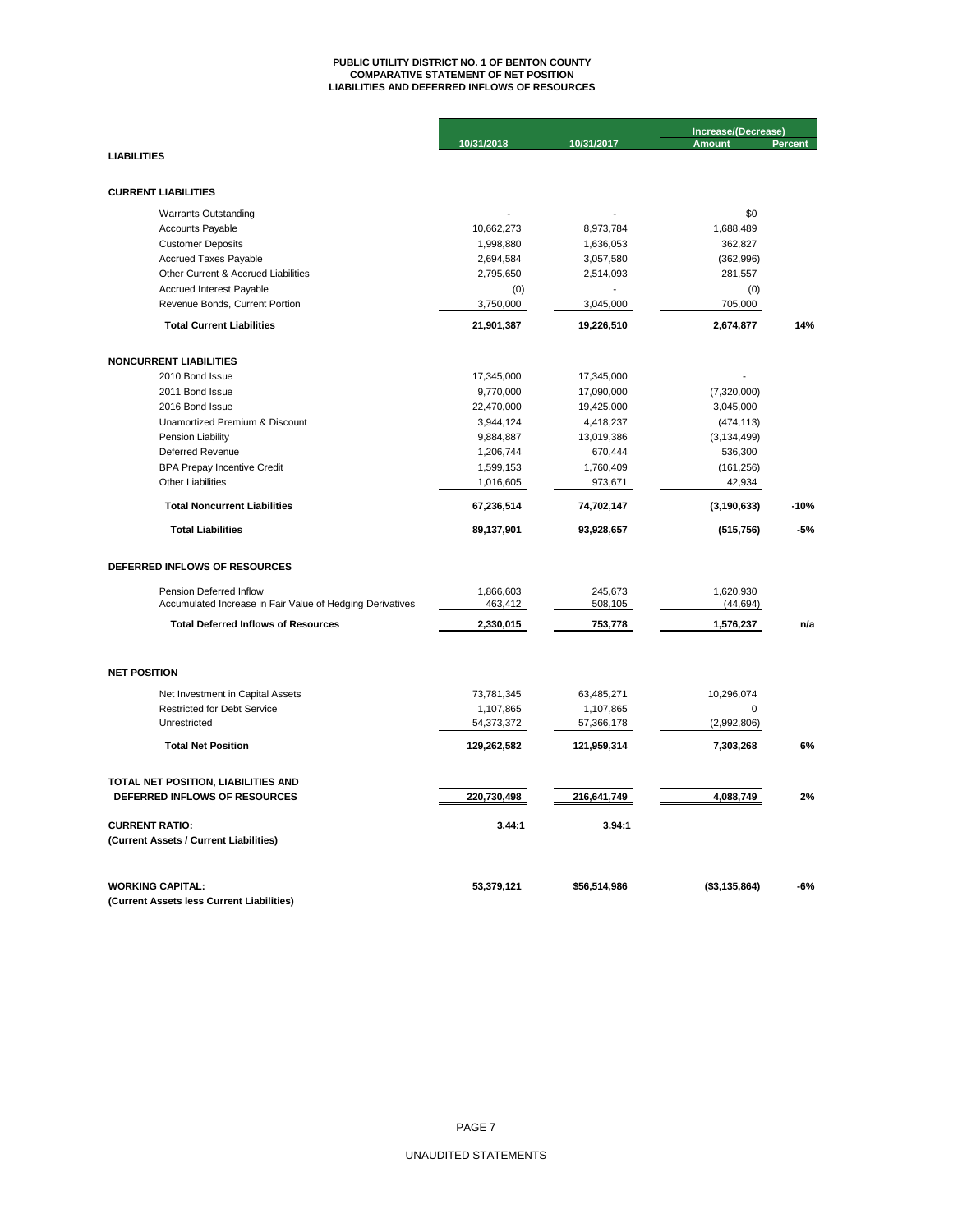#### **PUBLIC UTILITY DISTRICT NO. 1 OF BENTON COUNTY ENERGY STATISTICAL DATA CURRENT MONTH**

|                                                                          | 10/31/2018              |                          |             | 10/31/2017               |                 |  |  |
|--------------------------------------------------------------------------|-------------------------|--------------------------|-------------|--------------------------|-----------------|--|--|
|                                                                          |                         | <b>AMENDED</b>           | <b>PCT</b>  |                          | <b>PCT</b>      |  |  |
|                                                                          | <b>ACTUAL</b>           | <b>BUDGET</b>            | <b>VAR</b>  | <b>ACTUAL</b>            | <b>VAR</b>      |  |  |
| <b>ENERGY SALES RETAIL - REVENUE</b>                                     |                         |                          |             |                          |                 |  |  |
| Residential                                                              | 3,612,806               | \$3.839.443              | $-6%$       | 3,627,263                | 0%              |  |  |
| <b>Small General Service</b><br><b>Medium General Service</b>            | 668,248                 | 707,918                  | $-6%$       | 668,058                  | 0%              |  |  |
| Large General Service                                                    | 1,141,294<br>1,429,495  | 1,170,282<br>1,359,966   | $-2%$<br>5% | 1,102,246<br>1,349,182   | 4%<br>6%        |  |  |
| Large Industrial                                                         | 306,005                 | 303,219                  | 1%          | 305,638                  | 0%              |  |  |
| Small Irrigation                                                         | 70,482                  | 70,818                   | 0%          | 72,580                   | $-3%$           |  |  |
| Large Irrigation                                                         | 1,135,606               | 1,190,847                | -5%         | 1,210,893                | $-6%$           |  |  |
| <b>Street Lights</b>                                                     | 17,823                  | 17,795                   | 0%          | 17,478                   | 2%              |  |  |
| <b>Security Lights</b>                                                   | 21,938                  | 22,211                   | $-1%$       | 22,200                   | $-1%$           |  |  |
| <b>Unmetered Accounts</b>                                                | 16,291                  | 16,558                   | $-2%$       | 16,182                   | 1%              |  |  |
| <b>Billed Revenues Before Taxes &amp; Unbilled Revenue</b>               | \$8,419,988             | \$8,699,057              | -3%         | \$8,391,720              | 0%              |  |  |
| <b>Unbilled Revenue</b>                                                  | 500,000                 | 500,000                  | 0%          | 500,000                  | 0%              |  |  |
| <b>Energy Sales Retail Subtotal</b>                                      | \$8,919,988             | \$9,199,057              | -3%         | \$8,891,720              | 0%              |  |  |
| <b>City Occupation Taxes</b>                                             | 412,470                 | 438,663                  | -6%         | 409,446                  | 1%              |  |  |
| Bad Debt Expense (0.16% of retail sales)                                 | (15,000)                | (18,988)                 | $-21%$      | (15,000)                 | 0%              |  |  |
| <b>TOTAL SALES - REVENUE</b>                                             | $\overline{59,317,458}$ | $\overline{$9,618,732}$  | $-3%$       | \$9,286,166              | 0%              |  |  |
|                                                                          |                         |                          |             |                          |                 |  |  |
| <b>ENERGY SALES RETAIL - kWh</b>                                         |                         |                          |             |                          |                 |  |  |
| Residential                                                              | 39,430,056              | 41,000,891               | -4%         | 40,359,813               | $-2%$           |  |  |
| <b>Small General Service</b>                                             | 8,908,327               | 9,363,930                | $-5%$       | 9,027,734                | $-1%$           |  |  |
| <b>Medium General Service</b>                                            | 15,031,084              | 15,751,478               | -5%         | 14,751,484               | 2%              |  |  |
| Large General Service                                                    | 21,498,126              | 20,678,296               | 4%          | 20,501,084               | 5%              |  |  |
| Large Industrial                                                         | 5,976,320               | 5,862,693                | 2%          | 5,962,760                | 0%              |  |  |
| Small Irrigation                                                         | 858,769                 | 997,405                  | $-14%$      | 928,403                  | $-8%$           |  |  |
| Large Irrigation                                                         | 16,382,998              | 22,342,066               | $-27%$      | 18,136,316               | $-10%$          |  |  |
| <b>Street Lights</b>                                                     | 211,640                 | 210,453                  | 1%          | 211,238                  | 0%              |  |  |
| <b>Security Lights</b>                                                   | 83,334                  | 94,145                   | $-11%$      | 90,827                   | -8%             |  |  |
| <b>Unmetered Accounts</b>                                                | 245,945                 | 254,815                  | $-3%$       | 253,715                  | $-3%$           |  |  |
| <b>TOTAL kWh BILLED</b>                                                  | 108,626,599             | 116,556,172              | $-7%$       | 110,223,374              | $-1%$           |  |  |
|                                                                          |                         |                          |             |                          |                 |  |  |
| <b>NET POWER COST</b>                                                    |                         |                          |             |                          |                 |  |  |
| <b>BPA Power Costs</b>                                                   |                         |                          |             |                          |                 |  |  |
| Slice                                                                    | \$2,905,797             | \$2,775,524              | 5%          | 2,726,837                | 7%              |  |  |
| <b>Block</b>                                                             | 2,230,911               | 2,278,397                | $-2%$       | 2,194,358                | 2%              |  |  |
| Subtotal                                                                 | 5,136,708               | 5,053,921                | 2%          | 4,921,195                | 4%              |  |  |
| <b>Other Power Purchases</b>                                             | 1,535,380               | 1,025,726                | 50%         | 777,424                  | 97%             |  |  |
| Frederickson                                                             | 1,102,596               | 1,677,816                | $-34%$      | 1,121,862                | $-2%$           |  |  |
| Transmission                                                             | 876,007                 | 858,245                  | 2%          | 886,312                  | $-1%$           |  |  |
| Ancillary                                                                | 221,998                 | 197,616                  | 12%         | 177,594                  | 25%             |  |  |
| <b>Conservation Program</b>                                              | (35, 271)               | 307,536                  | $-111%$     | 117,917                  | $-130%$         |  |  |
| <b>Gross Power Costs</b>                                                 | 8,837,418               | 9,120,860                | $-3%$       | 8,002,304                | 10%             |  |  |
| Less Secondary Market Sales-Energy                                       | (1,037,871)             | (2,016,883)              | $-49%$      | (882,086)                | 18%             |  |  |
| Less Secondary Market Sales-Gas<br>Less Transmission of Power for Others | (990, 706)<br>(92, 395) |                          | n/a<br>19%  | (121, 025)<br>(143, 178) | >200%<br>$-35%$ |  |  |
| <b>NET POWER COSTS</b>                                                   | \$6,716,446             | (77, 907)<br>\$7.026.070 | -4%         | \$6,856,015              | -2%             |  |  |
|                                                                          |                         |                          |             |                          |                 |  |  |
| <b>NET POWER - kWh</b>                                                   |                         |                          |             |                          |                 |  |  |
| <b>BPA Power</b>                                                         |                         |                          |             |                          |                 |  |  |
| Slice                                                                    | 60.809.000              | 76.310.919               | $-20%$      | 63,508,000               | $-4%$           |  |  |
| RIOCK                                                                    | 59,261,000              | 59,261,322               | U%          | 58,033,000               | 2%              |  |  |
| Subtotal                                                                 | 120,070,000             | 135,572,241              | $-11%$      | 121,541,000              | $-1%$           |  |  |
| <b>Other Power Purchases</b>                                             | 10,222,000              | 23,501,189               | $-57%$      | 14,882,000               | $-31%$          |  |  |
| Frederickson                                                             | 13,350,000              | 37,200,000               | -64%        | 12,904,000               | 3%              |  |  |
| Gross Power kWh                                                          | 143,642,000             | 196,273,430              | $-27%$      | 149,327,000              | $-4%$           |  |  |
| <b>Less Secondary Market Sales</b>                                       | (25,009,000)            | (74, 297, 412)           | $-66%$      | (28, 784, 000)           | -13%            |  |  |
| Less Transmission Losses/Imbalance                                       | (1,831,000)             | (2,638,606)              | $-31%$      | (1,387,000)              | 32%             |  |  |
| <b>NET POWER - kWh</b>                                                   | 116,802,000             | 119,337,412              | -2%         | 119,156,000              | -2%             |  |  |
|                                                                          |                         |                          |             |                          |                 |  |  |
| <b>COST PER MWh: (dollars)</b>                                           |                         |                          |             |                          |                 |  |  |
| Gross Power Cost (average)                                               | \$61.52                 | \$46.47                  | 32%         | \$53.59                  | 15%             |  |  |
| Net Power Cost                                                           | \$57.50                 | \$58.88                  | $-2%$       | \$57.54                  | 0%              |  |  |
| <b>BPA Power Cost</b>                                                    | \$42.78                 | \$37.28                  | 15%         | \$40.49                  | 6%              |  |  |
| <b>Secondary Market Sales</b>                                            | \$41.50                 | \$27.15                  | 53%         | \$30.65                  | 35%             |  |  |
|                                                                          |                         |                          |             |                          |                 |  |  |
| <b>ACTIVE SERVICE LOCATIONS:*</b>                                        |                         |                          |             |                          |                 |  |  |
| Residential                                                              | 44,812                  |                          |             | 44,063                   | 2%              |  |  |
| <b>Small General Service</b>                                             | 4,974                   |                          |             | 4,998                    | 0%              |  |  |
| <b>Medium General Service</b>                                            | 811                     |                          |             | 785                      | 3%              |  |  |
| Large General Service                                                    | 165                     |                          |             | 159                      | 4%              |  |  |
| Large Industrial                                                         | 5                       |                          |             | 5                        | 0%              |  |  |
| Small Irrigation                                                         | 545                     |                          |             | 558                      | $-2%$           |  |  |
| Large Irrigation                                                         | 438                     |                          |             | 434                      | 1%              |  |  |
| <b>Street Lights</b>                                                     | 9                       |                          |             | 9                        | 0%              |  |  |
| <b>Security Lights</b>                                                   | 1,871                   |                          |             | 1,932                    | $-3%$           |  |  |
| <b>Unmetered Accounts</b>                                                | 370                     |                          |             | 378                      | $-2%$           |  |  |
| <b>TOTAL</b>                                                             | 54,000                  |                          |             | 53,321                   | 1%              |  |  |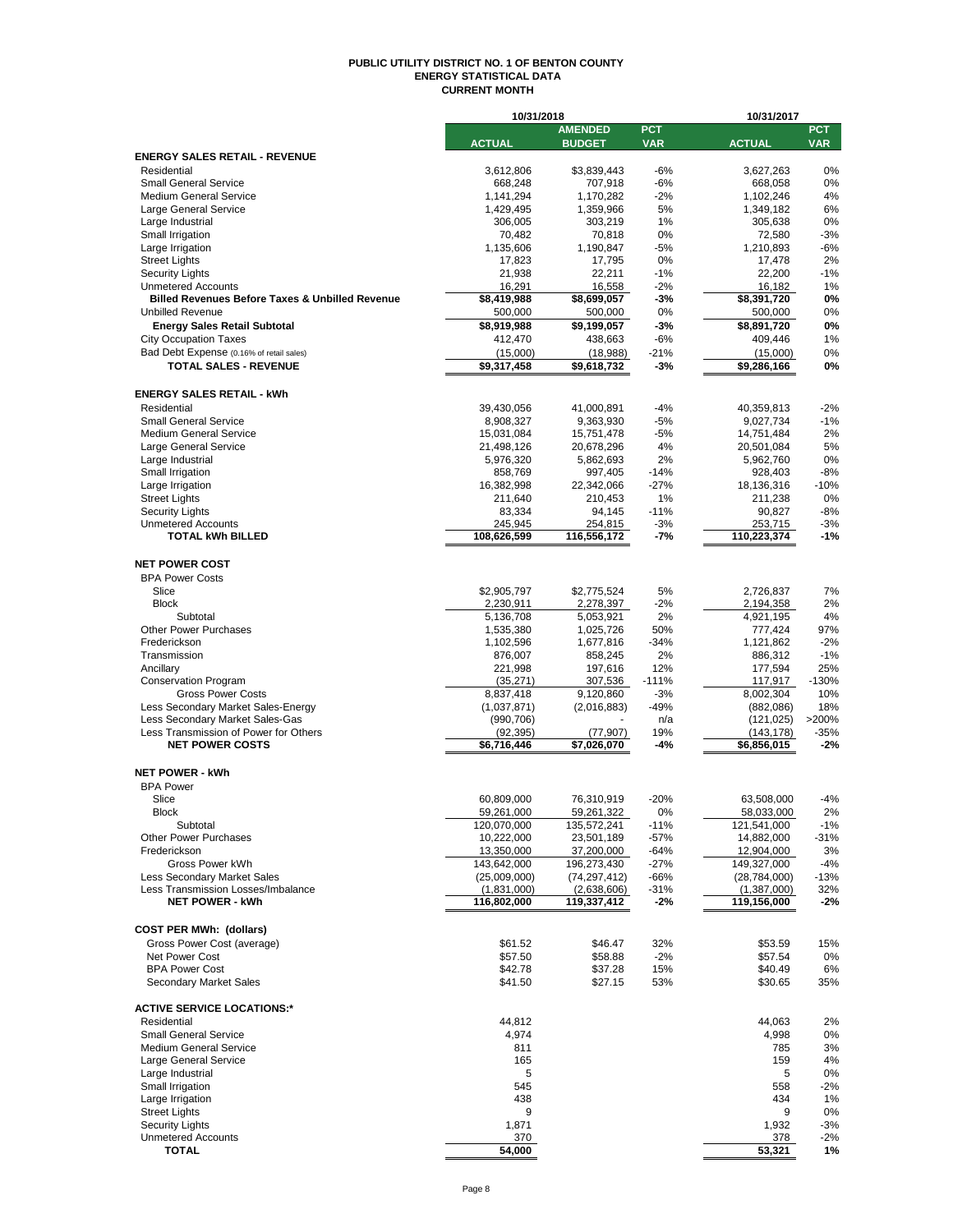#### **PUBLIC UTILITY DISTRICT NO. 1 OF BENTON COUNTY ENERGY STATISTICAL DATA YEAR TO DATE**

|                                                            | 10/31/2018                     |                                |                  | 10/31/2017                     |                |  |  |
|------------------------------------------------------------|--------------------------------|--------------------------------|------------------|--------------------------------|----------------|--|--|
|                                                            |                                | <b>AMENDED</b>                 | <b>PCT</b>       |                                | <b>PCT</b>     |  |  |
|                                                            | <b>ACTUAL</b>                  | <b>BUDGET</b>                  | <b>VAR</b>       | <b>ACTUAL</b>                  | <b>VAR</b>     |  |  |
| <b>ENERGY SALES RETAIL - REVENUE</b><br>Residential        |                                |                                |                  |                                |                |  |  |
| <b>Small General Service</b>                               | 48,642,257<br>7,711,543        | 49,619,625<br>7,756,297        | $-2%$<br>$-1%$   | 52,186,707<br>7,855,931        | $-7%$<br>$-2%$ |  |  |
| <b>Medium General Service</b>                              | 10,698,048                     | 10,813,040                     | $-1%$            | 10,700,983                     | 0%             |  |  |
| Large General Service                                      | 12,457,256                     | 12,337,525                     | 1%               | 11,909,138                     | 5%             |  |  |
| Large Industrial                                           | 2,853,885                      | 2,861,149                      | 0%               | 2,848,213                      | 0%             |  |  |
| Small Irrigation                                           | 1,007,663                      | 974,055                        | 3%               | 893,544                        | 13%            |  |  |
| Large Irrigation                                           | 22,057,532                     | 21,764,963                     | 1%               | 20,473,903                     | 8%             |  |  |
| <b>Street Lights</b>                                       | 178,034                        | 177,951                        | 0%               | 174,813                        | 2%             |  |  |
| <b>Security Lights</b><br><b>Unmetered Accounts</b>        | 222,289<br>165,654             | 222,876                        | 0%               | 222,456                        | 0%             |  |  |
| <b>Billed Revenues Before Taxes &amp; Unbilled Revenue</b> | \$105,994,161                  | 166,019<br>106,693,500         | 0%<br>-1%        | 161,820<br>\$107,427,508       | 2%<br>$-1%$    |  |  |
| <b>Unbilled Revenue</b>                                    | (2,000,000)                    | (2,000,000)                    | 0%               | (2,500,000)                    | $-20%$         |  |  |
| <b>Energy Sales Retail Subtotal</b>                        | \$103,994,161                  | 104,693,500                    | $-1%$            | \$104,927,508                  | $-1%$          |  |  |
| <b>City Occupation Taxes</b>                               | 4,944,875                      | 4,977,610                      | $-1%$            | 5,131,006                      | $-4%$          |  |  |
| Bad Debt Expense (0.16% of retail sales)                   | (181,000)                      | (194, 996)                     | $-7%$            | (187,000)                      | $-3%$          |  |  |
| <b>TOTAL SALES - REVENUE</b>                               | \$108,758,036                  | 109,476,114                    | $-1%$            | \$109,871,514                  | $-1%$          |  |  |
|                                                            |                                |                                |                  |                                |                |  |  |
| <b>ENERGY SALES RETAIL - kWh</b>                           |                                |                                |                  |                                |                |  |  |
| Residential                                                | 568,204,028                    | 579,120,228                    | $-2%$            | 632,135,414                    | $-10%$         |  |  |
| <b>Small General Service</b>                               | 104,921,224                    | 105,543,394                    | $-1%$            | 108,961,708                    | $-4%$          |  |  |
| <b>Medium General Service</b>                              | 152,274,965                    | 152,658,312                    | 0%               | 155,853,791                    | $-2%$          |  |  |
| Large General Service                                      | 199,466,806                    | 194,506,142                    | 3%               | 192,800,696                    | 3%             |  |  |
| Large Industrial                                           | 54,773,640                     | 54,382,670                     | 1%               | 55,614,390                     | $-2%$          |  |  |
| Small Irrigation                                           | 15,141,061                     | 14,646,017                     | 3%               | 13,586,802                     | 11%            |  |  |
| Large Irrigation                                           | 405,981,687                    | 403,172,230                    | 1%               | 389,186,233                    | 4%             |  |  |
| <b>Street Lights</b>                                       | 2,113,890                      | 2,109,241                      | 0%               | 2,112,611                      | 0%             |  |  |
| <b>Security Lights</b><br><b>Unmetered Accounts</b>        | 862,146<br>2,482,978           | 899,986                        | -4%<br>$-1%$     | 930,955<br>2,537,550           | $-7%$<br>$-2%$ |  |  |
| <b>TOTAL kWh BILLED</b>                                    | 1,506,222,425                  | 2,520,634<br>1,509,558,854     | 0%               | 1,553,720,150                  | $-3%$          |  |  |
|                                                            |                                |                                |                  |                                |                |  |  |
| <b>NET POWER COST</b>                                      |                                |                                |                  |                                |                |  |  |
| <b>BPA Power Costs</b>                                     |                                |                                |                  |                                |                |  |  |
| Slice                                                      | \$29,057,970                   | \$29,009,298                   | 0%               | \$28,157,966                   | 3%             |  |  |
| <b>Block</b>                                               | 22,069,204                     | 21,767,187                     | 1%               | 21,336,081                     | 3%             |  |  |
| Subtotal                                                   | \$51,127,174                   | \$50,776,485                   | 1%               | \$49,494,047                   | 3%             |  |  |
| <b>Other Power Purchases</b>                               | 11,762,565                     | 10,957,579                     | 7%               | 9,448,381                      | 24%            |  |  |
| Frederickson                                               | 9,615,244                      | 10,502,791                     | $-8%$            | 10,320,795                     | $-7%$          |  |  |
| Transmission                                               | 9,419,133                      | 9,291,360                      | 1%               | 8,434,294                      | 12%            |  |  |
| Ancillary                                                  | 2,116,224                      | 1,898,383                      | 11%              | 2,623,948                      | $-19%$         |  |  |
| <b>Conservation Program</b><br><b>Gross Power Costs</b>    | (66, 175)                      | 536,171                        | $-112%$<br>0%    | 459,869                        | $-114%$        |  |  |
| Less Secondary Market Sales-Energy                         | \$83,974,165<br>(12, 925, 156) | \$83,962,769<br>(15, 143, 905) | $-15%$           | \$80,781,334<br>(10, 257, 586) | 4%<br>26%      |  |  |
| Less Secondary Market Sales-Gas                            | (1, 249, 821)                  |                                | n/a              | (849, 194)                     | 47%            |  |  |
| Less Transmission of Power for Others                      | (1, 143, 141)                  | (1,030,916)                    | 11%              | (1,012,262)                    | 13%            |  |  |
| <b>NET POWER COSTS</b>                                     | \$68,656,047                   | \$67,787,948                   | 1%               | \$68,662,292                   | 0%             |  |  |
|                                                            |                                |                                |                  |                                |                |  |  |
| <b>NET POWER - kWh</b>                                     |                                |                                |                  |                                |                |  |  |
| <b>BPA Power</b>                                           |                                |                                |                  |                                |                |  |  |
| Slice                                                      | 970,513,000                    | 1,009,489,668                  | $-4%$            | 972,846,000                    | 0%             |  |  |
| <b>Block</b>                                               | 760,122,000                    | 760,124,871                    | 0%               | 776,411,000                    | $-2%$          |  |  |
| Subtotal                                                   | 1,730,635,000                  | 1,769,614,539                  | $-2%$            | 1,749,257,000                  | $-1%$          |  |  |
| Other Power Purchases                                      | 188,944,000                    | 370,534,441                    | 49%              | 214,693,000                    | $-12%$         |  |  |
| Frederickson<br>Gross Power kWh                            | 130,351,000<br>2,049,930,000   | 147,600,000<br>2,287,748,980   | $-12%$<br>$-10%$ | 128,685,000<br>2,092,635,000   | 1%<br>$-2%$    |  |  |
| Less Secondary Market Sales                                | (496, 726, 000)                | (612, 276, 079)                | $-19%$           | (492, 168, 000)                | 1%             |  |  |
| Less Transmission Losses/Imbalance                         | (26, 291, 000)                 | (29, 218, 587)                 | $-10%$           | (25, 407, 000)                 | 3%             |  |  |
| <b>NET POWER - kWh</b>                                     | 1,526,913,000                  | 1,646,254,314                  | -7%              | 1,575,060,000                  | $-3%$          |  |  |
|                                                            |                                |                                |                  |                                |                |  |  |
| <b>COST PER MWh: (dollars)</b>                             |                                |                                |                  |                                |                |  |  |
| Gross Power Cost (average)                                 | \$40.96                        | \$36.70                        | 12%              | \$38.60                        | 6%             |  |  |
| Net Power Cost                                             | \$44.96                        | \$41.18                        | 9%               | \$43.59                        | 3%             |  |  |
| <b>BPA Power Cost</b>                                      | \$29.54                        | \$28.69                        | 3%               | \$28.29                        | 4%             |  |  |
| Secondary Market Sales                                     | \$26.02                        | \$24.73                        | 5%               | \$20.84                        | 25%            |  |  |
|                                                            |                                |                                |                  |                                |                |  |  |
| <b>AVERAGE ACTIVE SERVICE LOCATIONS:*</b>                  |                                |                                |                  |                                |                |  |  |
| Residential                                                | 44,476                         |                                |                  | 43,812                         | 2%             |  |  |
| <b>Small General Service</b><br>Medium General Service     | 4,969<br>801                   |                                |                  | 4,971<br>782                   | 0%<br>2%       |  |  |
| Large General Service                                      | 162                            |                                |                  | 160                            | 1%             |  |  |
| Large Industrial                                           | 5                              |                                |                  | 5                              | 0%             |  |  |
| Small Irrigation                                           | 549                            |                                |                  | 558                            | $-2\%$         |  |  |
| Large Irrigation                                           | 437                            |                                |                  | 430                            | 2%             |  |  |
| <b>Street Lights</b>                                       | 9                              |                                |                  | 9                              | 0%             |  |  |
| <b>Security Lights</b>                                     | 1,891                          |                                |                  | 1,945                          | $-3%$          |  |  |
| <b>Unmetered Accounts</b>                                  | 373                            |                                |                  | 378                            | $-1%$          |  |  |
| <b>TOTAL</b>                                               | 53,672                         |                                |                  | 53,050                         | 1%             |  |  |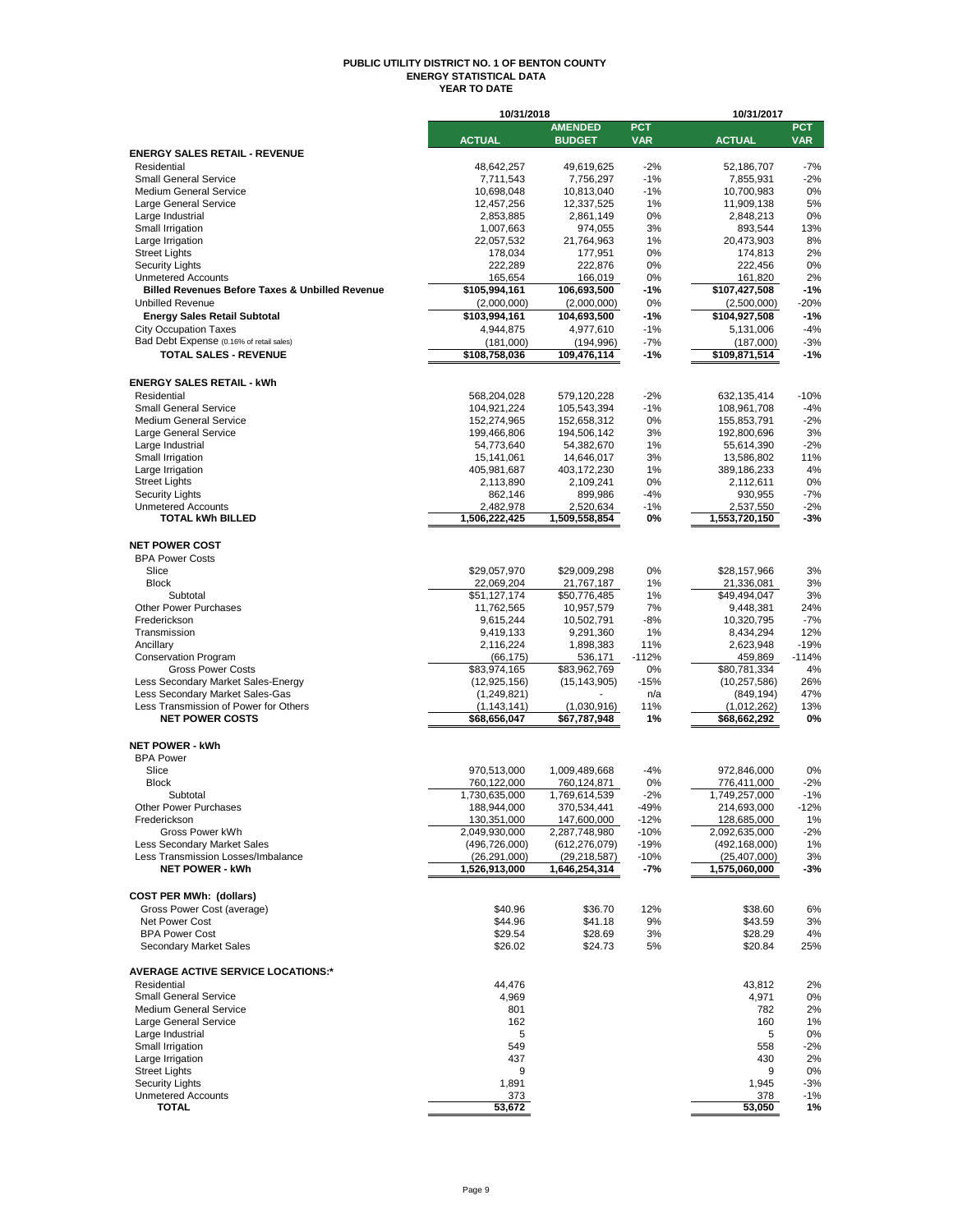#### **PUBLIC UTILITY DISTRICT NO. 1 OF BENTON COUNTY KWH SALES MONTHLY ACTIVITY**

|                               | January                  | February                 | March                    | April                    | May                      | June                     | July                     | August                   | September                | October                  | November                 | December                 | Total                      |
|-------------------------------|--------------------------|--------------------------|--------------------------|--------------------------|--------------------------|--------------------------|--------------------------|--------------------------|--------------------------|--------------------------|--------------------------|--------------------------|----------------------------|
|                               |                          |                          |                          |                          |                          |                          |                          |                          |                          |                          |                          |                          |                            |
| Residential                   |                          |                          |                          |                          |                          |                          |                          |                          |                          |                          |                          |                          |                            |
| 2014                          | 90,995,045               | 86,856,866               | 61,276,449               | 46,126,349               | 38,751,097               | 43,347,010               | 51,878,664               | 62,101,272               | 49,381,509               | 38,520,801               | 51,127,327               | 76,441,442               | 696,803,831                |
| 2015<br>2016                  | 81,753,251<br>89,934,474 | 70,842,807<br>72,255,049 | 51,195,817<br>53,460,881 | 43,964,172<br>45,886,799 | 38,845,198<br>38,721,341 | 48,995,659<br>44,464,304 | 62,750,008<br>49,566,548 | 58,699,674<br>57,564,364 | 48,136,350<br>49,472,576 | 37,850,154<br>38,810,551 | 46,905,821<br>46,586,644 | 75,565,855<br>75,018,157 | 665,504,766<br>661,741,688 |
| 2017                          | 114,089,923              | 97,473,618               | 72,629,078               | 50,897,608               | 40,454,502               | 45,014,248               | 55,425,631               | 62,752,408               | 53,038,585               | 40,359,813               | 54,793,496               | 72,704,997               | 759,633,907                |
| 2018                          | 90,521,667               | 69,963,306               | 64,197,600               | 51,994,462               | 41,172,298               | 46,005,694               | 52,401,791               | 63,971,768               | 48,545,386               | 39,430,056               |                          |                          | 568,204,028                |
|                               |                          |                          |                          |                          |                          |                          |                          |                          |                          |                          |                          |                          |                            |
| <b>Small General Service</b>  |                          |                          |                          |                          |                          |                          |                          |                          |                          |                          |                          |                          |                            |
| 2014                          | 12,002,884               | 11,773,687               | 9,247,968                | 8,838,271                | 8,960,528                | 10,069,805               | 10,898,332               | 12,390,218               | 11,106,946               | 9,214,420                | 9,056,203                | 10,725,578               | 124,284,840                |
| 2015                          | 11,273,647               | 10,444,066               | 8,399,963                | 8,630,563                | 9,005,788                | 10,616,996               | 12,060,700               | 11,955,370               | 10,809,845               | 9,065,197                | 8,719,747                | 10,515,898               | 121,497,780                |
| 2016                          | 11,865,345               | 10,615,824               | 8,804,253                | 9,093,517                | 9,217,514                | 10,063,717               | 10,760,436               | 11,863,201               | 10,839,759               | 9,285,276                | 8,652,183                | 10,807,220               | 121,868,245                |
| 2017                          | 13,896,042               | 12,326,759               | 11,375,219               | 8,459,581                | 8,910,557                | 10,148,595               | 11,421,880               | 12,037,978               | 11,357,363               | 9,027,734                | 9,272,759                | 10,819,539               | 129,054,006                |
| 2018                          | 12,129,652               | 10,600,544               | 9,492,590                | 9,262,432                | 9,403,579                | 10,408,132               | 11,068,455               | 12,734,593               | 10,912,920               | 8,908,327                |                          |                          | 104,921,224                |
| <b>Medium General Service</b> |                          |                          |                          |                          |                          |                          |                          |                          |                          |                          |                          |                          |                            |
| 2014                          | 16,255,765               | 16,174,267               | 13,320,761               | 13,438,288               | 13,403,247               | 14,808,800               | 15,526,971               | 17,145,841               | 15,985,439               | 15,533,136               | 14,950,232               | 15,501,055               | 182,043,802                |
| 2015                          | 15,719,991               | 15,058,182               | 13,124,396               | 13,611,242               | 14,078,883               | 15,970,931               | 16,957,563               | 16,576,440               | 15,990,572               | 15,576,154               | 14,732,964               | 15,213,004               | 182,610,322                |
| 2016                          | 16,032,684               | 15,129,401               | 12,982,308               | 13,939,681               | 13,879,726               | 14,686,797               | 15,578,700               | 16,516,307               | 16,093,629               | 15,538,491               | 14,711,127               | 15,377,852               | 180,466,703                |
| 2017                          | 17,170,328               | 15,406,899               | 15,083,130               | 13,953,993               | 14,157,015               | 15,250,364               | 15,663,861               | 17,906,763               | 16,509,954               | 14,751,484               | 15,037,120               | 15,264,344               | 186,155,255                |
| 2018                          | 16,103,016               | 14,412,773               | 13,220,177               | 13,836,653               | 14,453,218               | 15,432,469               | 16,006,913               | 17,702,795               | 16,075,867               | 15,031,084               |                          |                          | 152,274,965                |
|                               |                          |                          |                          |                          |                          |                          |                          |                          |                          |                          |                          |                          |                            |
| <b>Large General Service</b>  |                          |                          |                          |                          |                          |                          |                          |                          |                          |                          |                          |                          |                            |
| 2014                          | 18,043,140               | 18,004,500               | 16,529,440               | 16,641,080               | 17,175,060               | 18,408,820               | 19,689,940               | 21,264,420               | 21,006,340               | 21,502,220               | 19,841,340               | 18,573,000               | 226,679,300                |
| 2015                          | 17,888,911               | 17,212,717               | 16,213,065               | 17,278,183               | 17,939,803               | 19,595,384               | 20,935,183               | 20,741,663               | 21,305,140               | 20,558,020               | 18,687,460               | 17,819,400               | 226,174,929                |
| 2016                          | 18,188,600               | 17,545,840               | 16,492,120               | 17,360,382               | 17,583,712               | 18,140,663               | 18,545,919               | 20,497,271               | 19,923,658               | 21,179,801               | 19,314,538               | 18,495,415               | 223,267,919                |
| 2017                          | 18,624,018               | 17,299,889               | 18,510,883               | 17,691,033               | 18,241,931               | 18,951,191               | 20,511,714               | 21,497,993               | 20,970,960               | 20,501,084               | 19,370,204               | 18,503,509               | 230,674,409                |
| 2018                          | 19,110,860               | 18,344,671               | 17,025,842               | 18,279,971               | 19,678,682               | 19,988,535               | 20,624,407               | 23,332,316               | 21,583,396               | 21,498,126               |                          |                          | 199,466,806                |
| Large Industrial              |                          |                          |                          |                          |                          |                          |                          |                          |                          |                          |                          |                          |                            |
| 2014                          | 6,203,055                | 5,695,020                | 6,141,110                | 5,917,690                | 6,227,320                | 6,005,800                | 6,111,425                | 6,258,875                | 5,080,145                | 6,181,005                | 6,125,825                | 5,922,215                | 71,869,485                 |
| 2015                          | 5,597,495                | 5,394,485                | 5,337,365                | 5,784,330                | 5,632,340                | 5,678,570                | 4,981,620                | 6,171,695                | 5,623,820                | 5,598,540                | 5,408,760                | 5,732,865                | 66,941,885                 |
| 2016                          | 5,743,306                | 5,306,745                | 5,715,980                | 5,547,175                | 4,192,375                | 5,666,470                | 5,704,840                | 5,908,980                | 4,427,850                | 5,998,320                | 5,625,690                | 4,774,520                | 64,612,251                 |
| 2017                          | 5,118,880                | 5,319,830                | 5,953,160                | 5,959,920                | 4,342,280                | 5,566,080                | 5,565,400                | 6,072,640                | 5,753,440                | 5,962,760                | 5,314,800                | 6,154,920                | 67,084,110                 |
| 2018                          | 5,995,840                | 5,158,240                | 5,695,840                | 5,195,640                | 4,157,840                | 5,739,040                | 5,964,840                | 5,536,080                | 5,353,960                | 5,976,320                |                          |                          | 54,773,640                 |
|                               |                          |                          |                          |                          |                          |                          |                          |                          |                          |                          |                          |                          |                            |
| <b>Small Irrigation</b>       |                          |                          |                          |                          |                          |                          |                          |                          |                          |                          |                          |                          |                            |
| 2014                          |                          | $\sim$                   | 566,022                  | 1,370,794                | 2,487,573                | 2,926,545                | 3,475,842                | 2,988,591                | 2,248,398                | 1,145,157                | (52)                     |                          | 17,208,870                 |
| 2015                          |                          | 9                        | 648,290                  | 1,481,286                | 2,159,616                | 2,668,782                | 3,213,086                | 3,002,663                | 2,075,784                | 1,172,302                | 2,846                    |                          | 16,424,664                 |
| 2016                          | 20                       | 181                      | 469,477                  | 1,607,439                | 2,203,347                | 2,637,887                | 2,835,670                | 2,948,608                | 2,005,457                | 889,198                  |                          | 4                        | 15,597,288                 |
| 2017                          | (4)                      |                          | 277,710                  | 434,783                  | 1,701,606                | 2,505,109                | 3,147,673                | 2,781,753                | 1,809,769                | 928,403                  | 123,750                  | 43,802                   | 13,754,354                 |
| 2018                          | 50,526                   | 32,983                   | 143,892                  | 846,581                  | 2,185,730                | 2,676,895                | 3,295,476                | 2,916,373                | 2,133,836                | 858,769                  |                          |                          | 15,141,061                 |
| <b>Large Irrigation</b>       |                          |                          |                          |                          |                          |                          |                          |                          |                          |                          |                          |                          |                            |
| 2014                          | 247,328                  | 266,769                  | 11,959,400               | 40,053,677               | 68,929,139               | 94,789,557               | 102,773,871              | 67,085,339               | 38,117,908               | 27,773,132               | 3,179,515                | 258,931                  | 455,434,566                |
| 2015                          | 214,532                  | 210,554                  | 14,636,633               | 39,362,242               | 61,259,905               | 103,842,869              | 98,850,190               | 67,471,445               | 37,832,472               | 24,467,386               | 3,414,781                | 214,109                  | 451,777,118                |
| 2016                          | 221,312                  | 379,179                  | 9,247,984                | 45,291,455               | 66,290,382               | 88,901,499               | 88,434,390               | 70,085,659               | 33,735,656               | 14,740,237               | 2,022,639                | 238,007                  | 419,588,399                |
| 2017                          | 200,892                  | 229,629                  | 1,485,633                | 17,886,279               | 54,086,389               | 93,753,828               | 103,188,520              | 70,975,001               | 29,243,746               | 18,136,316               | 2,582,791                | 281,800                  | 392,050,824                |
| 2018                          | 233,165                  | 494,143                  | 10,909,657               | 22,783,855               | 64,616,180               | 86,922,059               | 102,195,462              | 68,988,554               | 32,455,614               | 16,382,998               |                          |                          | 405,981,687                |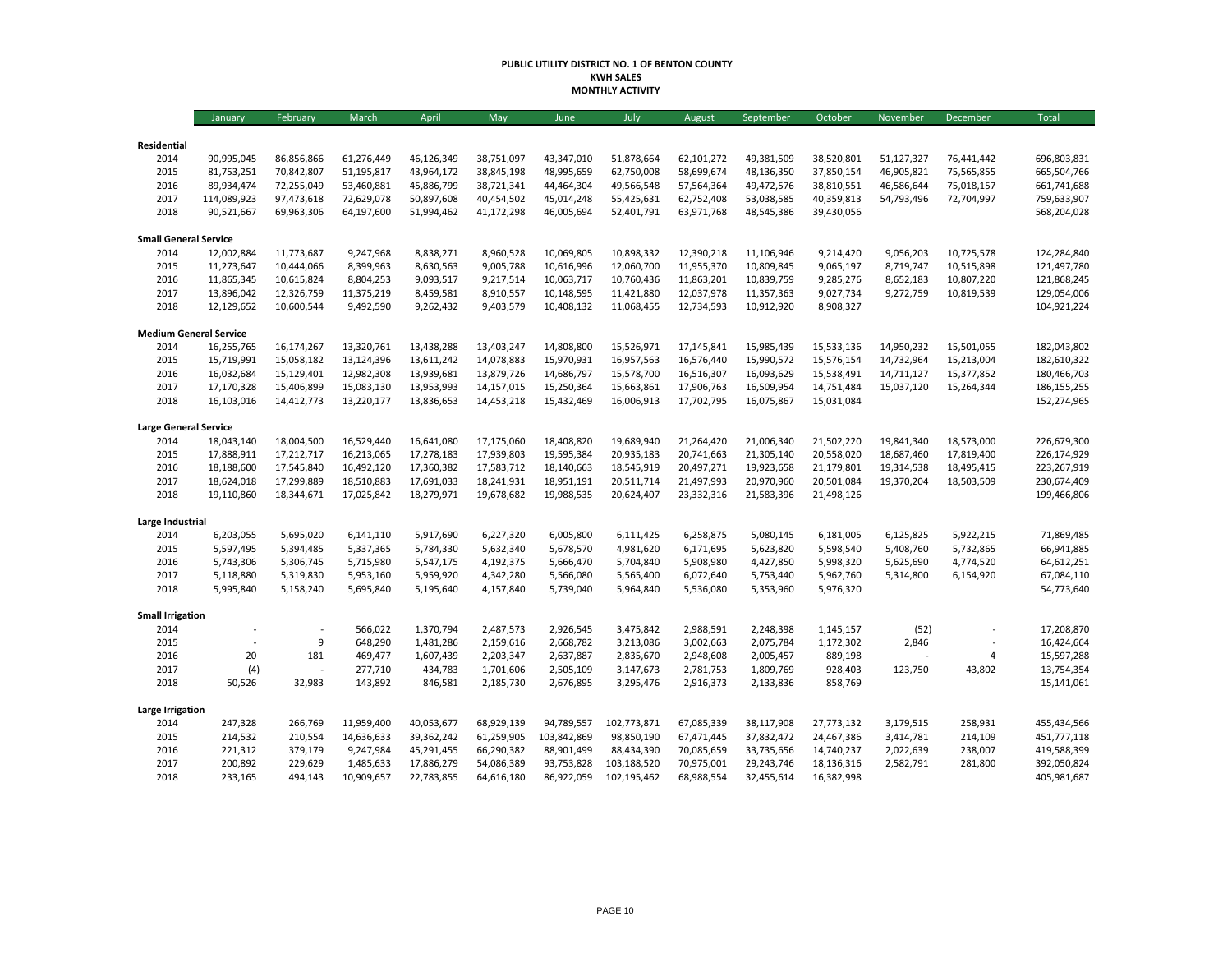#### **PUBLIC UTILITY DISTRICT NO. 1 OF BENTON COUNTY KWH SALES MONTHLY ACTIVITY**

|                        | January     | February    | March       | April       | May         | June        | July        | August      | September   | October     | November    | December    | Total         |
|------------------------|-------------|-------------|-------------|-------------|-------------|-------------|-------------|-------------|-------------|-------------|-------------|-------------|---------------|
|                        |             |             |             |             |             |             |             |             |             |             |             |             |               |
| <b>Street Lights</b>   |             |             |             |             |             |             |             |             |             |             |             |             |               |
| 2014                   | 229,425     | 229,425     | 229,515     | 229,515     | 225,070     | 224,939     | 225,064     | 225,640     | 225,514     | 225,514     | 225,298     | 225,586     | 2,720,505     |
| 2015                   | 225,624     | 225,624     | 225,624     | 225,672     | 225,672     | 225,672     | 224,880     | 224,880     | 224,928     | 225,024     | 225,024     | 225,024     | 2,703,648     |
| 2016                   | 225,024     | 224,878     | 224,878     | 224,494     | 211,235     | 211,187     | 211,187     | 211,187     | 211,187     | 211,187     | 211,349     | 211,349     | 2,589,142     |
| 2017                   | 211,349     | 211,253     | 211,253     | 211,253     | 211,253     | 211,253     | 211,253     | 211,253     | 211,253     | 211,238     | 211,125     | 211,046     | 2,534,782     |
| 2018                   | 211,046     | 211,337     | 211,343     | 211,310     | 211,310     | 211,310     | 211,310     | 211,634     | 211,650     | 211,640     |             |             | 2,113,890     |
| <b>Security Lights</b> |             |             |             |             |             |             |             |             |             |             |             |             |               |
| 2014                   | 103,678     | 103,678     | 103,420     | 103,377     | 103,334     | 103,248     | 103,476     | 114,623     | 114,494     | 114,494     | 114,444     | 114,430     | 1,296,696     |
| 2015                   | 114,451     | 114,408     | 114,073     | 113,696     | 113,531     | 113,488     | 113,488     | 113,445     | 113,402     | 113,359     | 113,359     | 113,309     | 1,364,009     |
| 2016                   | 113,273     | 113,196     | 113,239     | 113,180     | 101,382     | 101,425     | 101,382     | 101,409     | 101,366     | 101,194     | 101,108     | 101,108     | 1,263,262     |
| 2017                   | 100,963     | 100,920     | 91,650      | 91,545      | 91,424      | 91,134      | 90,782      | 90,860      | 90,850      | 90,827      | 90,504      | 90,659      | 1,112,118     |
| 2018                   | 85,112      | 90,490      | 90,144      | 89,927      | 85,656      | 84,953      | 84,383      | 84,206      | 83,941      | 83,334      |             |             | 862,146       |
| Unmetered              |             |             |             |             |             |             |             |             |             |             |             |             |               |
| 2014                   | 247,686     | 247,516     | 247,516     | 247,516     | 248,246     | 248,246     | 248,246     | 249,106     | 249,106     | 249,106     | 249,106     | 249,106     | 2,980,502     |
| 2015                   | 249,106     | 249,106     | 249,106     | 248,919     | 248,919     | 248,919     | 248,919     | 254,930     | 254,845     | 255,749     | 257,045     | 257,045     | 3,022,608     |
| 2016                   | 257,045     | 257,045     | 257,045     | 257,045     | 257,045     | 257,045     | 258,341     | 259,637     | 259,637     | 254,365     | 254,365     | 254,365     | 3,082,980     |
| 2017                   | 253,915     | 253,915     | 253,715     | 253,715     | 253,715     | 253,715     | 253,715     | 253,715     | 253,715     | 253,715     | 253,926     | 252,929     | 3,044,405     |
| 2018                   | 242,804     | 254,823     | 255,332     | 255,332     | 245,684     | 245,684     | 245,684     | 245,745     | 245,945     | 245,945     |             |             | 2,482,978     |
| Total                  |             |             |             |             |             |             |             |             |             |             |             |             |               |
| 2014                   | 144,328,006 | 139,351,728 | 119,621,601 | 132,966,557 | 156,510,614 | 190,932,770 | 210,931,831 | 189,823,925 | 143,515,799 | 120,458,985 | 104,869,238 | 128,011,343 | 1,781,322,397 |
| 2015                   | 133,037,008 | 119,751,958 | 110,144,332 | 130,700,305 | 149,509,655 | 207,957,270 | 220,335,637 | 185,212,205 | 142,367,158 | 114,881,885 | 98,467,807  | 125,656,509 | 1,738,021,729 |
| 2016                   | 142,581,083 | 121,827,338 | 107.768.165 | 139,321,167 | 152,658,059 | 185,130,994 | 191,997,413 | 185,956,623 | 137,070,775 | 107,008,620 | 97,479,643  | 125,277,997 | 1,694,077,877 |
| 2017                   | 169,666,306 | 148,622,712 | 125,871,431 | 115,839,710 | 142,450,672 | 191.745.517 | 215,480,429 | 194,580,364 | 139,239,635 | 110,223,374 | 107,050,475 | 124,327,545 | 1,785,098,170 |
| 2018                   | 144,683,688 | 119,563,310 | 121,242,417 | 122,756,163 | 156,210,177 | 187,714,771 | 212,098,721 | 195,724,064 | 137,602,515 | 108,626,599 |             |             | 1,506,222,425 |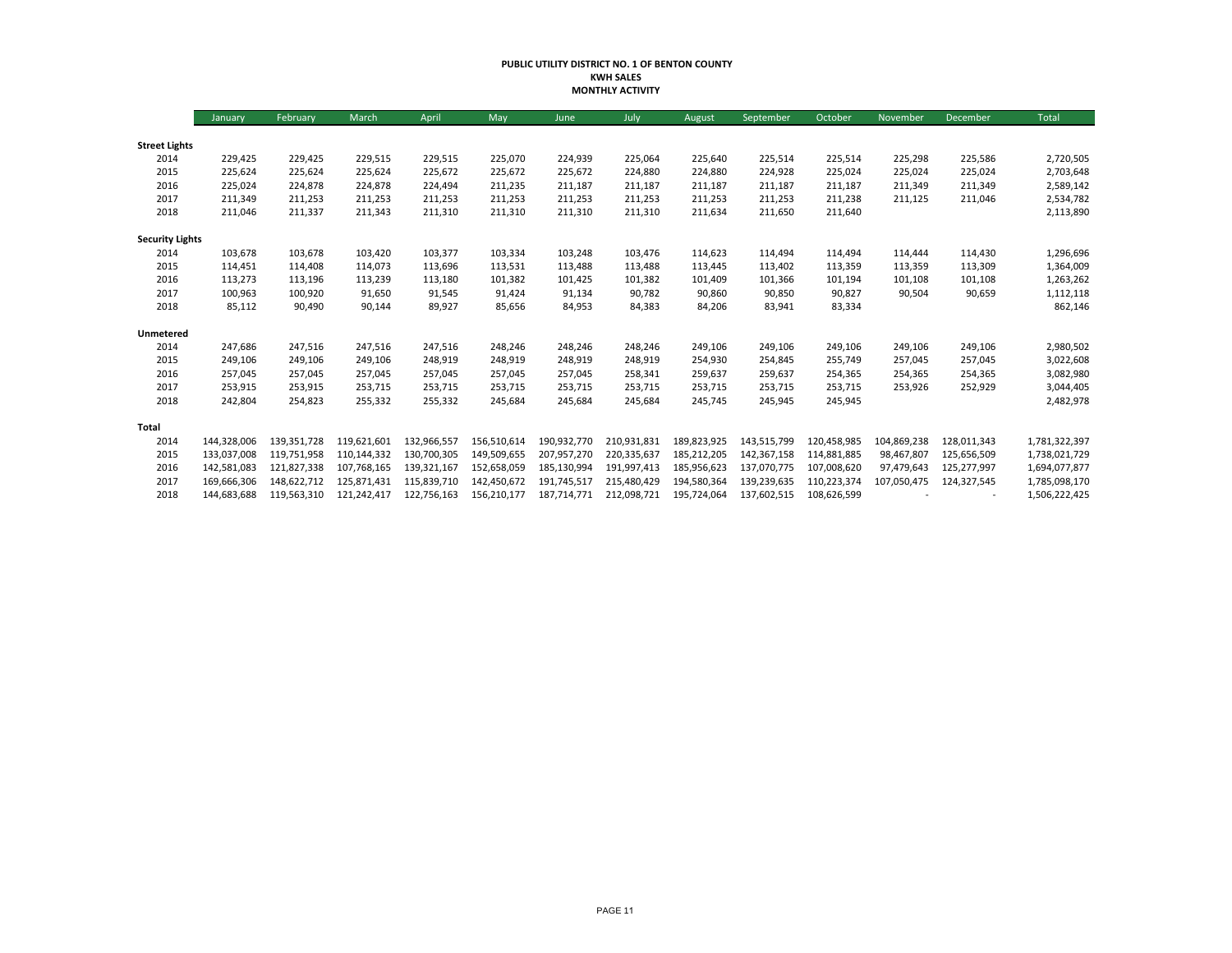## **PUBLIC UTILITY DISTRICT NO. 1 OF BENTON COUNTY CAPITAL ADDITIONS AND RETIREMENTS CURRENT MONTH**

|                                                  | <b>BALANCE</b>           |                                  |                    | <b>BALANCE</b>           |
|--------------------------------------------------|--------------------------|----------------------------------|--------------------|--------------------------|
|                                                  | 9/30/2018                | <b>ADDITIONS</b>                 | <b>RETIREMENTS</b> | 10/31/2018               |
|                                                  |                          |                                  |                    |                          |
| <b>INTANGIBLE PLANT:</b>                         |                          |                                  |                    |                          |
| Organizations                                    | \$28,379                 | \$0                              | \$0                | \$28,379                 |
| <b>Franchises &amp; Consents</b>                 | 10,022<br>29,078         |                                  |                    | 10,022                   |
| Miscellaneous & Intangible Plant<br><b>TOTAL</b> | \$67,479                 | $\blacksquare$<br>$\blacksquare$ |                    | 29,078<br>67,479         |
|                                                  |                          |                                  |                    |                          |
| <b>GENERATION PLANT:</b>                         |                          |                                  |                    |                          |
| Land & Land Rights                               |                          |                                  |                    |                          |
| Structures & Improvements                        | 1,141,911                |                                  |                    | 1,141,911                |
| <b>Fuel Holders &amp; Accessories</b>            |                          |                                  |                    |                          |
| <b>Other Electric Generation</b>                 | 770,459                  |                                  |                    | 770,459                  |
| <b>Accessory Electric Equipment</b>              |                          |                                  |                    |                          |
| Miscellaneous Power Plant Equipment              |                          |                                  |                    |                          |
| <b>TOTAL</b>                                     | 1,912,370                | $\blacksquare$                   |                    | 1,912,370                |
| <b>TRANSMISSION PLANT:</b>                       |                          |                                  |                    |                          |
| Land & Land Rights                               | 156,400                  |                                  |                    | 156,400                  |
| Clearing Land & Right Of Ways                    | 25,544                   |                                  |                    | 25,544                   |
| <b>Transmission Station Equipment</b>            | 832,047                  |                                  |                    | 832,047                  |
| <b>Towers &amp; Fixtures</b>                     | 256,175                  |                                  |                    | 256,175                  |
| Poles & Fixtures                                 | 4,998,452                |                                  |                    | 4,998,452                |
| Overhead Conductor & Devices                     | 3,983,213                | 66,844                           |                    | 4,050,057                |
| <b>TOTAL</b>                                     | 10,251,831               | 66,844                           |                    | 10,318,675               |
|                                                  |                          |                                  |                    |                          |
| <b>DISTRIBUTION PLANT:</b>                       |                          |                                  |                    |                          |
| Land & Land Rights                               | 1,759,605                | 1,004                            |                    | 1,760,609                |
| Structures & Improvements                        | 295,502                  |                                  |                    | 295,502                  |
| <b>Station Equipment</b>                         | 40,623,815               | 18,498                           |                    | 40,642,313               |
| Poles, Towers & Fixtures                         | 21,147,524               | 159,389                          | (54, 574)          | 21,252,339               |
| Overhead Conductor & Devices                     | 13,690,198               | 188,808                          | (39,084)           | 13,839,922               |
| <b>Underground Conduit</b>                       | 37,023,847               | 281,656                          | (595)              | 37,304,908               |
| Underground Conductor & Devices                  | 47,994,948               | 214,629                          | (7, 831)           | 48,201,746               |
| <b>Line Transformers</b>                         | 31,630,721               | 237,836                          | (42, 713)          | 31,825,844               |
| Services-Overhead                                | 2,902,260                | 10,476                           |                    | 2,912,736                |
| Services-Underground                             | 20,437,075               | 79,407                           | (6, 551)           | 20,509,931               |
| <b>Meters</b>                                    | 10,240,985               | 82,483                           |                    | 10,323,468               |
| Security Lighting                                | 863,491                  |                                  | (299)              | 863,192                  |
| <b>Street Lighting</b>                           | 765,313                  | 14,570                           |                    | 779,883                  |
| <b>SCADA System</b><br><b>TOTAL</b>              | 2,470,679<br>231,845,963 | 1,288,756                        | (151, 647)         | 2,470,679<br>232,983,072 |
|                                                  |                          |                                  |                    |                          |
| <b>GENERAL PLANT:</b>                            |                          |                                  |                    |                          |
| Land & Land Rights                               | 1,130,759                |                                  |                    | 1,130,759                |
| Structures & Improvements                        | 18,538,840               | 184,357                          |                    | 18,723,197               |
| Information Systems & Technology                 | 9,419,110                |                                  | (75, 429)          | 9,343,681                |
| <b>Transportation Equipment</b>                  | 8,166,799                | 5,190                            |                    | 8,171,989                |
| <b>Stores Equipment</b>                          | 54,108                   |                                  |                    | 54,108                   |
| Tools, Shop & Garage Equipment                   | 487,239                  |                                  |                    | 487,239                  |
| Laboratory Equipment                             | 489,135                  |                                  |                    | 489,135                  |
| <b>Communication Equipment</b>                   | 2,512,138                |                                  |                    | 2,512,138                |
| <b>Broadband Equipment</b>                       | 21,310,611               | 88,962                           |                    | 21,399,573               |
| Miscellaneous Equipment                          | 1,141,835                |                                  |                    | 1,141,835                |
| <b>Other Capitalized Costs</b>                   | 11,957,041               | 16,742                           |                    | 11,973,783               |
| <b>TOTAL</b>                                     | 75,207,615               | 295,251                          | (75, 429)          | 75,427,437               |
| TOTAL ELECTRIC PLANT ACCOUNTS                    | 319,285,258              | 1,650,851                        | (227, 076)         | 320,709,033              |
| <b>PLANT HELD FOR FUTURE USE</b>                 | 388,589                  |                                  |                    | 388,589                  |
| <b>CONSTRUCTION WORK IN PROGRESS</b>             |                          |                                  |                    |                          |
|                                                  | 4,916,662                | 774,769                          |                    | 5,691,431                |
| <b>TOTAL CAPITAL</b>                             | 324,590,509              | 2,425,620                        | (\$227,076)        | \$326,789,053            |

**\$2,396,700 Amended Budget**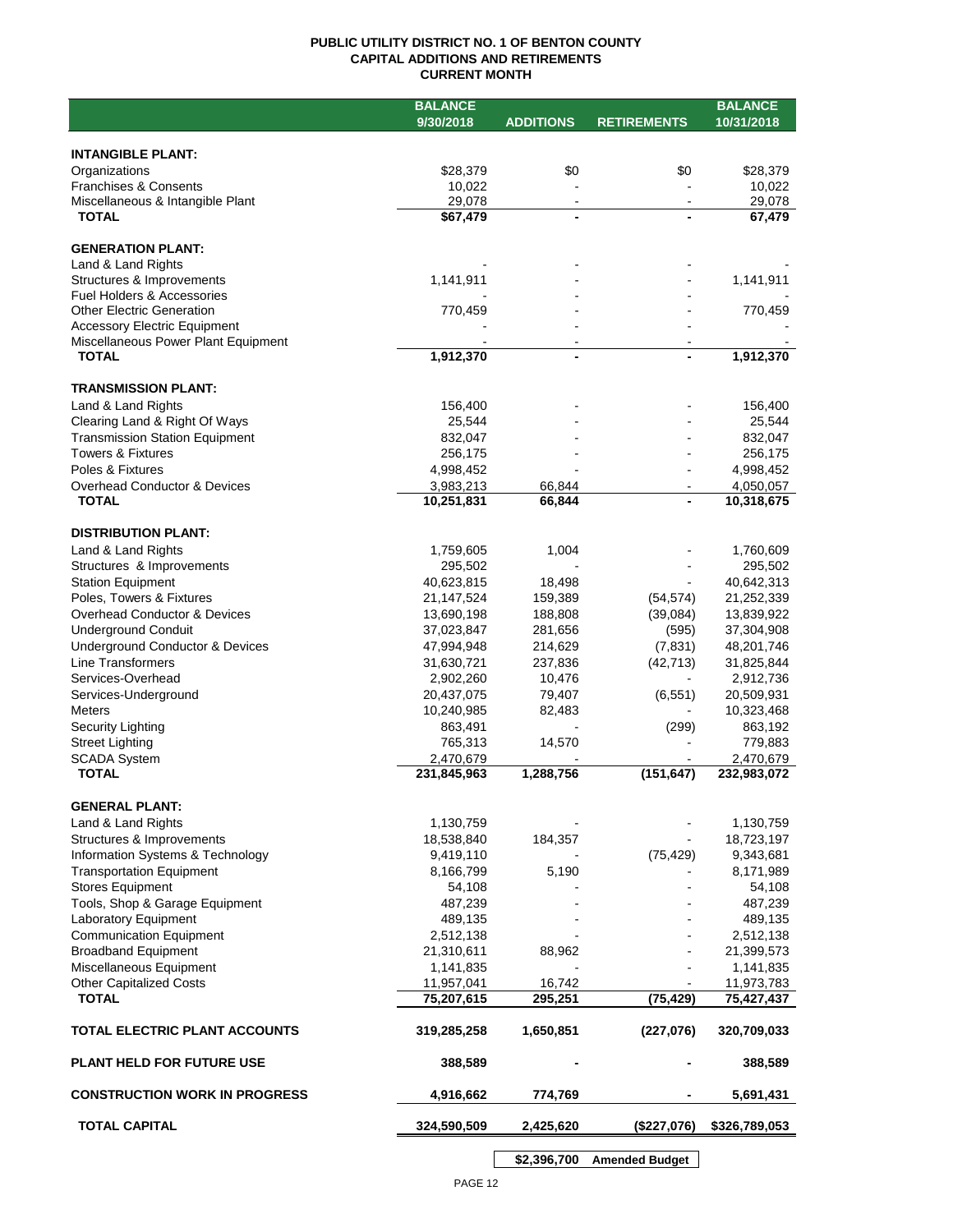## **PUBLIC UTILITY DISTRICT NO. 1 OF BENTON COUNTY CAPITAL ADDITIONS AND RETIREMENTS YEAR TO DATE**

|                                       | <b>BALANCE</b> |                  |                       | <b>BALANCE</b> |
|---------------------------------------|----------------|------------------|-----------------------|----------------|
|                                       | 12/31/2017     | <b>ADDITIONS</b> | <b>RETIREMENTS</b>    | 10/31/2018     |
|                                       |                |                  |                       |                |
| <b>INTANGIBLE PLANT:</b>              |                |                  |                       |                |
| Organizations                         | \$28,379       | \$0              | \$0                   | \$28,379       |
| <b>Franchises &amp; Consents</b>      | 10,022         |                  |                       | 10,022         |
| Miscellaneous & Intangible Plant      | 29,078         |                  |                       | 29,078         |
| <b>TOTAL</b>                          | \$67,479       |                  |                       | 67,479         |
|                                       |                |                  |                       |                |
| <b>GENERATION PLANT:</b>              |                |                  |                       |                |
| Land & Land Rights                    |                |                  |                       |                |
| Structures & Improvements             | 1,141,911      |                  |                       | 1,141,911      |
| Fuel Holders & Accessories            |                |                  |                       |                |
| <b>Other Electric Generation</b>      | 770,459        |                  |                       | 770,459        |
| <b>Accessory Electric Equipment</b>   |                |                  |                       |                |
| Miscellaneous Power Plant Equipment   |                |                  |                       |                |
| <b>TOTAL</b>                          | 1,912,370      | -                |                       | 1,912,370      |
|                                       |                |                  |                       |                |
| <b>TRANSMISSION PLANT:</b>            |                |                  |                       |                |
| Land & Land Rights                    | 156,400        |                  |                       | 156,400        |
| Clearing Land & Right Of Ways         | 25,544         |                  |                       | 25,544         |
| <b>Transmission Station Equipment</b> | 832,047        |                  |                       | 832,047        |
| <b>Towers &amp; Fixtures</b>          | 256,175        |                  |                       | 256,175        |
| Poles & Fixtures                      | 4,805,562      | 192,890          |                       | 4,998,452      |
| Overhead Conductor & Devices          | 3,933,872      | 116,185          |                       | 4,050,057      |
| <b>TOTAL</b>                          | 10,009,600     | 309,075          |                       | 10,318,675     |
|                                       |                |                  |                       |                |
| <b>DISTRIBUTION PLANT:</b>            |                |                  |                       |                |
| Land & Land Rights                    | 1,724,870      | 35,739           |                       | 1,760,609      |
| Structures & Improvements             | 295,502        |                  |                       | 295,502        |
| <b>Station Equipment</b>              | 39,953,634     | 688,679          |                       | 40,642,313     |
| Poles, Towers & Fixtures              | 20,332,146     | 1,202,760        | (282, 567)            | 21,252,339     |
| Overhead Conductor & Devices          | 13,124,843     | 874,223          | (159, 144)            | 13,839,922     |
| <b>Underground Conduit</b>            | 35,430,647     | 1,889,582        | (15, 321)             | 37,304,908     |
| Underground Conductor & Devices       | 45,792,475     | 2,518,091        | (108, 820)            | 48,201,746     |
| Line Transformers                     | 30,227,694     | 1,824,006        | (225, 856)            | 31,825,844     |
| Services-Overhead                     | 2,824,284      | 94,507           | (6,055)               | 2,912,736      |
| Services-Underground                  | 19,863,334     | 661,533          | (14, 936)             | 20,509,931     |
| Meters                                | 9,957,318      | 366,150          |                       | 10,323,468     |
| Security Lighting                     | 866,250        | 8,243            | (11, 301)             | 863,192        |
| <b>Street Lighting</b>                | 760,352        | 20,051           | (520)                 | 779,883        |
| <b>SCADA System</b>                   | 2,437,476      | 33,203           |                       | 2,470,679      |
| <b>TOTAL</b>                          | 223,590,825    | 10,216,767       | (824, 520)            | 232,983,072    |
|                                       |                |                  |                       |                |
| <b>GENERAL PLANT:</b>                 |                |                  |                       |                |
| Land & Land Rights                    | 1,130,759      |                  |                       | 1,130,759      |
| Structures & Improvements             | 18,522,269     | 200,928          |                       | 18,723,197     |
| Information Systems & Technology      | 8,917,609      | 626,286          | (200, 214)            | 9,343,681      |
| <b>Transportation Equipment</b>       | 7,738,544      | 433,445          |                       | 8,171,989      |
| <b>Stores Equipment</b>               | 54,108         |                  |                       | 54,108         |
| Tools, Shop & Garage Equipment        | 484,198        | 3,041            |                       | 487,239        |
| <b>Laboratory Equipment</b>           | 489,135        |                  |                       | 489,135        |
| <b>Communication Equipment</b>        | 2,436,522      | 81,913           | (6, 297)              | 2,512,138      |
| <b>Broadband Equipment</b>            | 20,695,799     | 703,774          |                       | 21,399,573     |
| Miscellaneous Equipment               | 1,141,835      |                  |                       | 1,141,835      |
| <b>Other Capitalized Costs</b>        | 11,845,428     | 128,355          |                       | 11,973,783     |
| <b>TOTAL</b>                          | 73,456,206     | 2,177,742        | (206, 511)            | 75,427,437     |
|                                       |                |                  |                       |                |
| <b>TOTAL ELECTRIC PLANT ACCOUNTS</b>  | 309,036,480    | 12,703,584       | (1,031,031)           | 320,709,033    |
|                                       |                |                  |                       |                |
| <b>PLANT HELD FOR FUTURE USE</b>      | 388,589        |                  |                       | 388,589        |
|                                       |                |                  |                       |                |
| <b>CONSTRUCTION WORK IN PROGRESS</b>  | 4,599,287      | 1,092,144        |                       | 5,691,431      |
|                                       |                |                  |                       |                |
| <b>TOTAL CAPITAL</b>                  | 314,024,356    | 13,795,728       | (\$1,031,031)         | \$326,789,053  |
|                                       |                |                  |                       |                |
|                                       |                | \$13,645,360     | <b>Amended Budget</b> |                |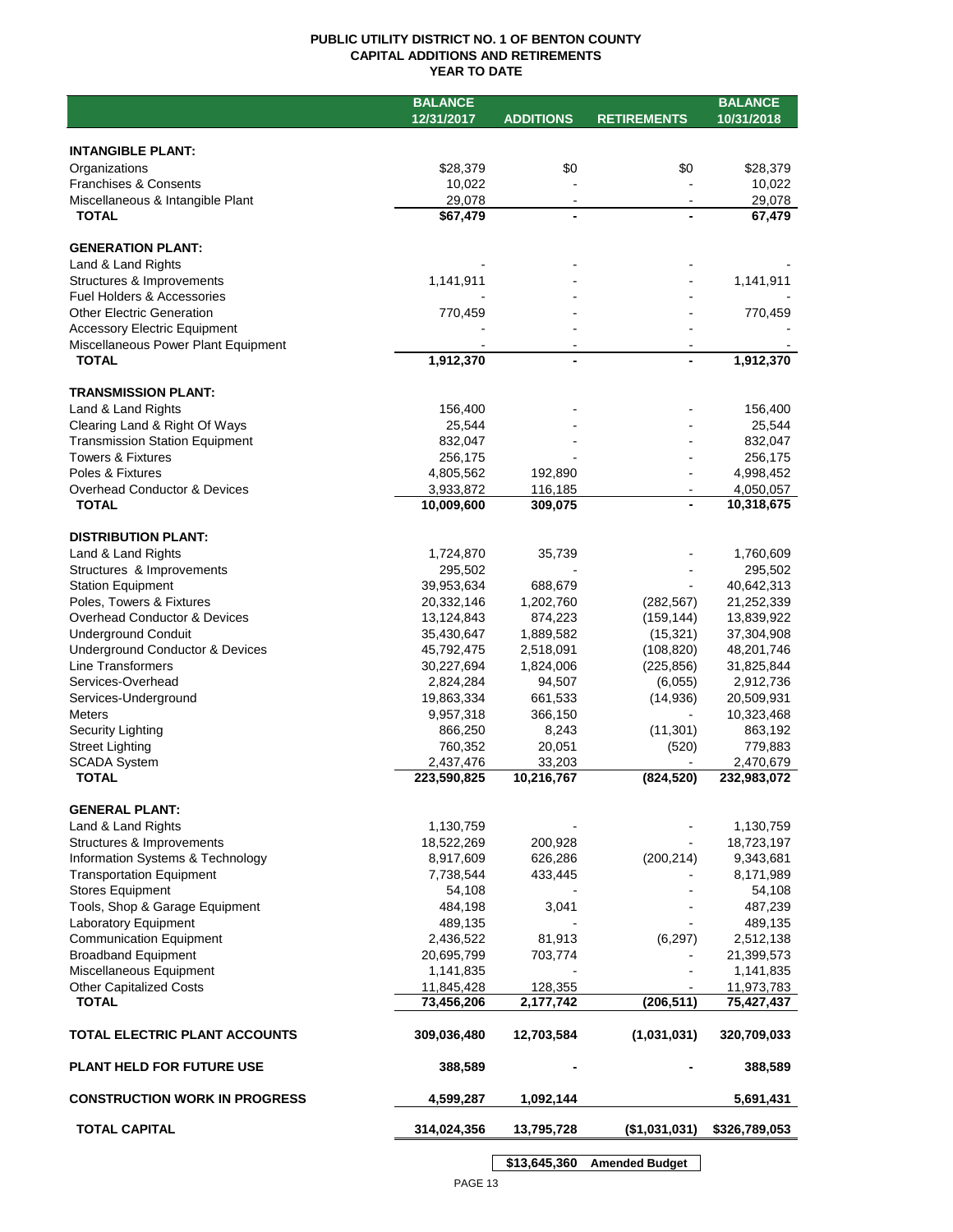# **PUBLIC UTILITY DISTRICT NO. 1 OF BENTON COUNTY STATEMENT OF CASH FLOWS**

|                                                                                                           | <b>YTD</b><br>10/31/2018         | <b>Monthly</b><br>10/31/2018   |
|-----------------------------------------------------------------------------------------------------------|----------------------------------|--------------------------------|
|                                                                                                           |                                  |                                |
| <b>CASH FLOWS FROM OPERATING ACTIVITIES</b>                                                               |                                  |                                |
| Cash Received from Customers and Counterparties<br>Cash Paid to Suppliers and Counterparties              | \$130,601,233<br>(112, 380, 380) | \$14,457,426<br>(10, 268, 426) |
| Cash Paid to Employees                                                                                    | (11,554,007)                     | (1,100,330)                    |
| <b>Taxes Paid</b>                                                                                         | 10,643,026                       | 639,254                        |
| <b>Net Cash Provided by Operating Activities</b>                                                          | 17,309,872                       | 3,727,924                      |
| <b>CASH FLOWS FROM NONCAPITAL FINANCING ACTIVITIES</b>                                                    |                                  |                                |
| Other Interest Expense                                                                                    | (20, 111)                        |                                |
| Net Cash (Used) by Noncapital Financing Activities                                                        | (20, 111)                        |                                |
| <b>CASH FLOWS FROM CAPITAL AND RELATED FINANCING ACTIVITIES</b>                                           |                                  |                                |
| <b>Acquisition of Capital Assets</b>                                                                      | (13,529,251)                     | (2,513,959)                    |
| Proceeds from Sale of Revenue Bonds                                                                       |                                  |                                |
| Reimbursement of Bond Expense                                                                             |                                  |                                |
| <b>Bond Principal Paid</b><br><b>Bond Interest Paid</b>                                                   | (3,570,000)                      | (3,570,000)<br>(1, 299, 369)   |
| <b>Capital Contributions</b>                                                                              | (2,598,737)<br>1,473,271         | 75,946                         |
| Sale of Assets                                                                                            | 42,670                           | 4,695                          |
| Net Cash (Used) by Capital and Related Financing Activities                                               | (18, 182, 047)                   | (7,302,687)                    |
| <b>CASH FLOWS FROM INVESTING ACTIVITIES</b>                                                               |                                  |                                |
| Interest Income                                                                                           | 821,414                          | 109,552                        |
| Proceeds from Sale of Investments                                                                         | 2,000,000                        |                                |
| Purchase of Investments                                                                                   |                                  |                                |
| Joint Venture Net Revenue (Expense)                                                                       |                                  |                                |
| <b>Net Cash Provided by Investing Activities</b>                                                          | 2,821,414                        | 109,552                        |
| <b>NET INCREASE (DECREASE) IN CASH</b>                                                                    | 1,929,128                        | (3,465,211)                    |
| <b>CASH BALANCE, BEGINNING</b>                                                                            | \$45,298,801                     | \$50,693,140                   |
| <b>CASH BALANCE, ENDING</b>                                                                               | \$47,227,929                     | \$47,227,929                   |
| RECONCILIATION OF NET OPERATING INCOME TO NET                                                             |                                  |                                |
| <b>CASH PROVIDED BY OPERATING ACTIVITIES</b>                                                              |                                  |                                |
| <b>Net Operating Revenues</b>                                                                             | \$4,356,325                      | (\$820,431)                    |
| Adjustments to reconcile net operating income to net cash                                                 |                                  |                                |
| provided by operating activities:                                                                         |                                  |                                |
| Depreciation & Amortization                                                                               | 8,191,904                        | 824,203                        |
| <b>Unbilled Revenues</b><br>Misellaneous Other Revenue & Receipts                                         | 2,000,000<br>22,152              | (500,000)<br>1                 |
| GASB 68 Pension Expense                                                                                   |                                  |                                |
| Decrease (Increase) in Accounts Receivable                                                                | 1,109,245                        | 3,260,922                      |
| Decrease (Increase) in BPA Prepay Receivable                                                              | 500,000                          | 50,000                         |
| Decrease (Increase) in Inventories                                                                        | 69,956                           | 41,228                         |
| Decrease (Increase) in Prepaid Expenses                                                                   | 87,036                           | 26,566                         |
| Decrease (Increase) in Wholesale Power Receivable                                                         | (276, 079)                       | (522, 850)                     |
| Decrease (Increase) in Miscellaneous Assets                                                               | (60,069)                         | (70)                           |
| Decrease (Increase) in Prepaid Expenses and Other Charges                                                 | 1,159,544                        | 114,812                        |
| Decrease (Increase) in Deferred Derivative Outflows<br>Increase (Decrease) in Deferred Derivative Inflows | 558,743                          | 116,963                        |
| Increase (Decrease) in Warrants Outstanding                                                               | (677, 543)                       | (66, 612)                      |
| Increase (Decrease) in Accounts Payable                                                                   | 739,278                          | 866,731                        |
| Increase (Decrease) in Accrued Taxes Payable                                                              | (958, 145)                       | (308, 914)                     |
| Increase (Decrease) in Customer Deposits                                                                  | 331,040                          | 6,992                          |
| Increase (Decrease) in BPA Prepay Incentive Credit                                                        | (134, 380)                       | (13, 438)                      |
| Increase (Decrease) in Other Current Liabilities                                                          | 1,505,261                        | (27, 555)                      |
| Increase (Decrease) in Other Credits                                                                      | (1, 214, 396)                    | 679,376                        |
| <b>Net Cash Provided by Operating Activities</b><br>PAGE 14                                               | \$17,309,872                     | \$3,727,924                    |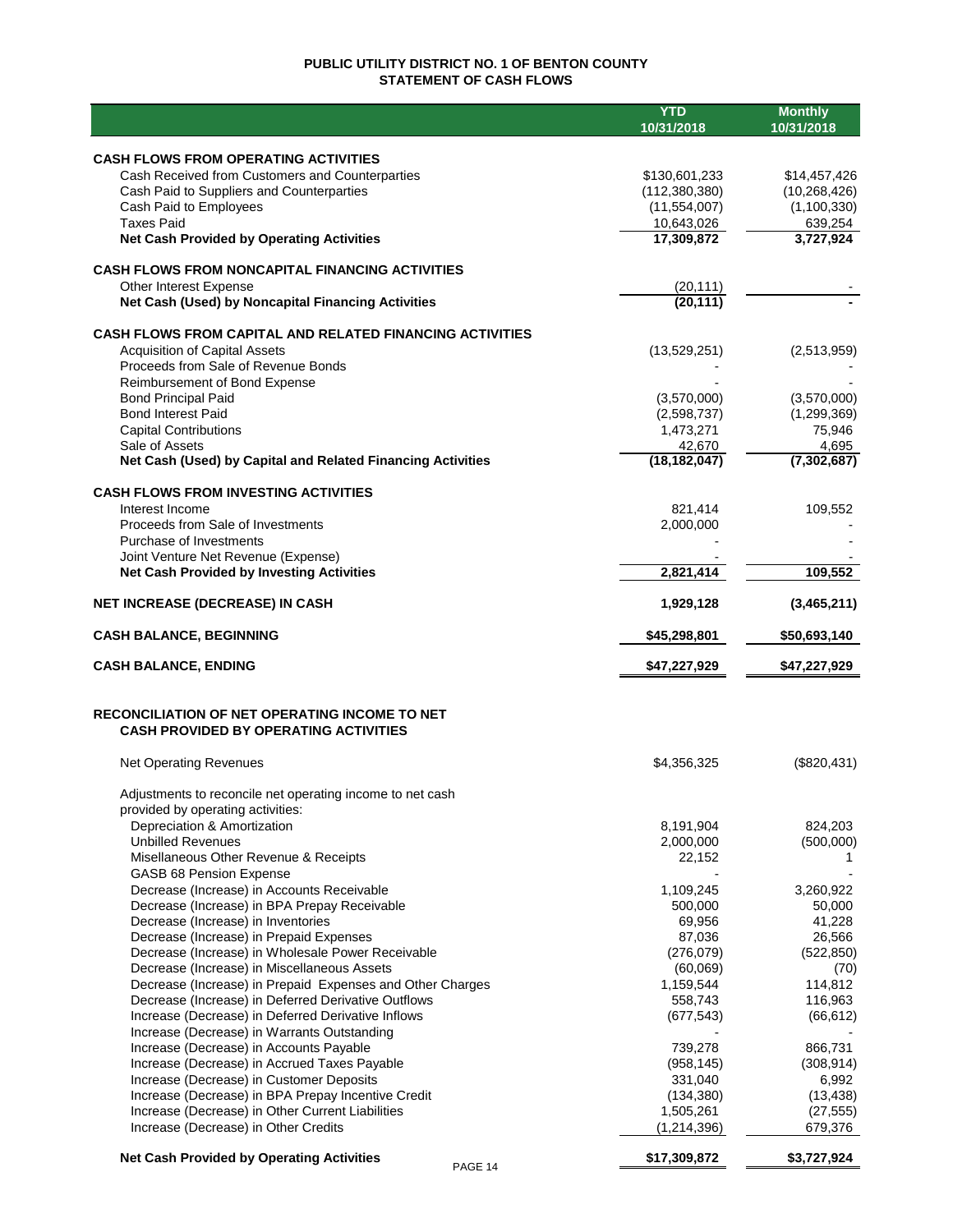## **PUBLIC UTILITY DISTRICT NO. 1 OF BENTON COUNTY WEATHER STATISTICS October 31, 2018**

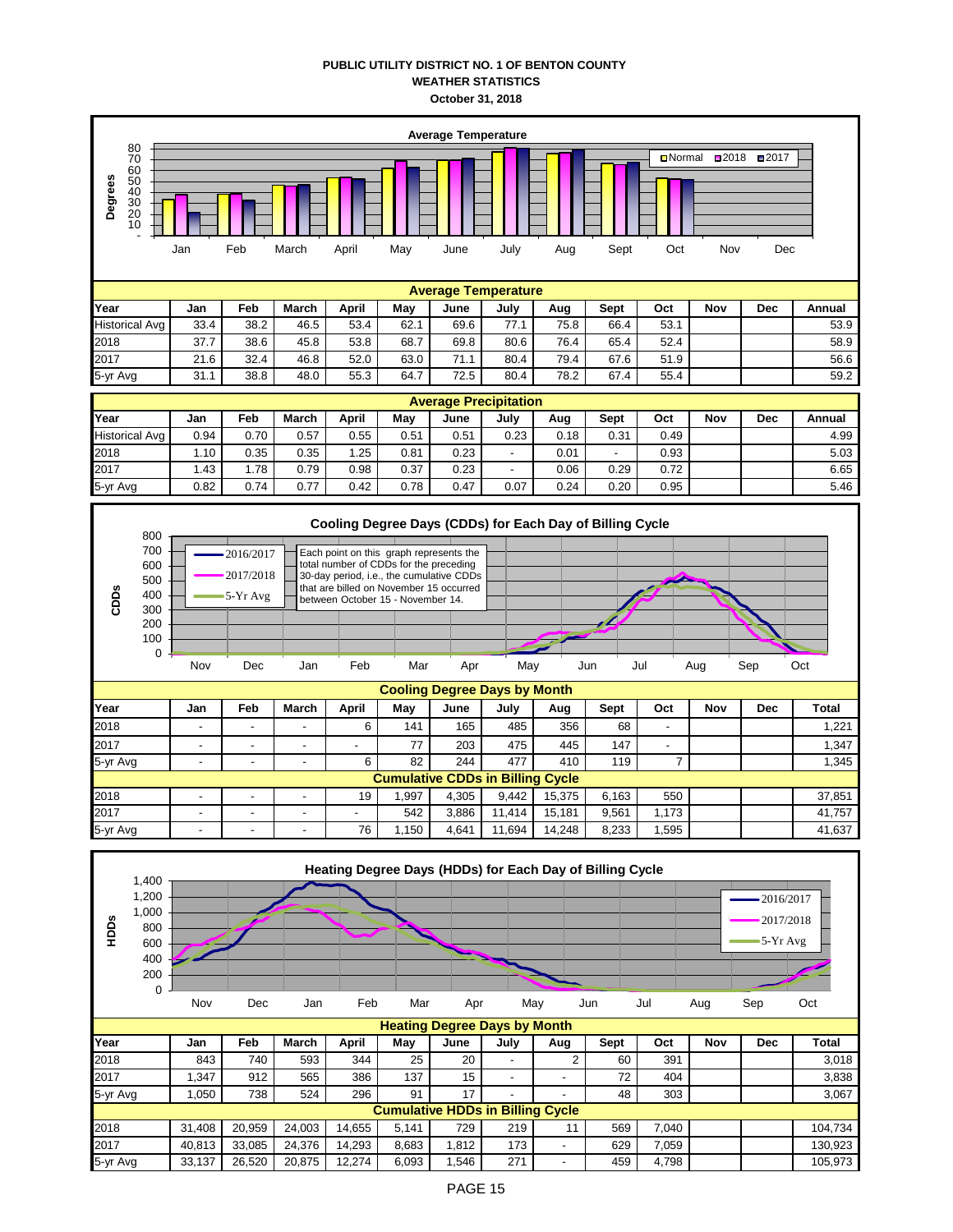#### **PUBLIC UTILITY DISTRICT NO. 1 OF BENTON COUNTY BROADBAND SUMMARY**

#### *October Highlights*

There were three new Access Internet connections and one new Transport customer. One customer upgraded four Ethernet sites to 500Mbps and another customer added an 3rd Ethernet Port. There were also two customers who renewed their Internet contract for a year.

|                                                             | <b>ACTUALS</b><br>2018 |                                 |                |                          |                          |                          |                          |           |                          |               |                          |           |     |     |             |                           |                      |
|-------------------------------------------------------------|------------------------|---------------------------------|----------------|--------------------------|--------------------------|--------------------------|--------------------------|-----------|--------------------------|---------------|--------------------------|-----------|-----|-----|-------------|---------------------------|----------------------|
|                                                             | 2018 Budget            | <b>Amended</b><br><b>Budget</b> | Jan            | Feb                      | <b>March</b>             | <b>April</b>             | May                      | June      | July                     | <b>August</b> | <b>Sept</b>              | Oct       | Nov | Dec | <b>YTD</b>  | <b>Budget</b><br>Variance | Inception<br>to Date |
| <b>OPERATING REVENUES</b>                                   |                        |                                 |                |                          |                          |                          |                          |           |                          |               |                          |           |     |     |             |                           |                      |
| Ethernet                                                    | 1,298,747              | 1,298,747                       | \$120,872      | \$114,785                | \$114,122                | \$114,480                | \$117,183                | \$115,942 | \$115,738                | \$116,284     | \$116,858                | \$117,327 |     |     | \$1,163,590 | 135,157                   |                      |
| Non-Recurring Charges - Ethernet                            | $\blacksquare$         |                                 | 1,000          | 1,331                    | $\overline{\phantom{a}}$ | 1,000                    | 500                      | 1,000     | 1,500                    | 1,000         | 1,600                    | 1,000     |     |     | 9,931       | (9,931)                   |                      |
| <b>TDM</b>                                                  | 66,399                 | 66,399                          | 3,000          | 3,000                    | 3,500                    | 3,000                    | 3,000                    | 3,000     | 3,000                    | 3,000         | 3,000                    | 3,000     |     |     | 30,500      | 35,899                    |                      |
| Wireless                                                    | 329                    | 329                             | 26             | 26                       | 26                       | 26                       | 26                       | 26        | 26                       | 26            | 26                       | 26        |     |     | 260         | 69                        |                      |
| <b>Internet Transport Service</b>                           | 106,239                | 106,239                         | 4.088          | 4,108                    | 4.292                    | 4,393                    | 4,437                    | 4,664     | 4,732                    | 4,473         | 4,058                    | 3,063     |     |     | 42,307      | 63,932                    |                      |
| <b>Fixed Wireless</b>                                       | 72,059                 | 72,059                          | 3,989          | 3,863                    | 3,816                    | 3,741                    | 3,637                    | 3,623     | 3,581                    | 3,551         | 3,458                    | 3,333     |     |     | 36,592      | 35,467                    |                      |
| Access Internet                                             | 233,600                | 233,600                         | 9,791          | 10,957                   | 11,256                   | 11,750                   | 12,197                   | 12,880    | 13,641                   | 13,089        | 14,760                   | 15,263    |     |     | 125,585     | 108,015                   |                      |
| Non-Recurring Charges - Al                                  | $\blacksquare$         | $\sim$                          | 1,750          | 831                      | 950                      | 650                      | 1,400                    | 1,500     | 1,950                    | 2,350         | 650                      | 900       |     |     | 12,931      | (12, 931)                 |                      |
| Broadband Revenue - Other                                   | 552,951                | 552,951                         | 43,720         | 43,720                   | 43,720                   | 43,720                   | 43,720                   | 45,008    | 44.595                   | 44,595        | 44,595                   | 44,595    |     |     | 441,989     | 110,962                   |                      |
| Subtotal                                                    | 2,330,324              | 2,330,324                       | 188,237        | 182,621                  | 181,682                  | 182,760                  | 186,099                  | 187,642   | 188,763                  | 188,369       | 189,004                  | 188,508   |     |     | 1,863,685   |                           |                      |
| NoaNet Maintenance Revenue                                  |                        |                                 |                |                          |                          |                          |                          |           |                          |               |                          |           |     |     |             |                           |                      |
| <b>Bad Debt Expense</b>                                     |                        |                                 |                |                          |                          |                          |                          |           |                          |               |                          |           |     |     |             |                           |                      |
| <b>Total Operating Revenues</b>                             | 2,330,324              | 2,330,324                       | 188,237        | 182,621                  | 181,682                  | 182,760                  | 186,099                  | 187,642   | 188,763                  | 188,369       | 189,004                  | 188.508   |     |     | \$1,863,685 | 466,639                   | 20,266,799           |
| <b>OPERATING EXPENSES</b>                                   |                        |                                 |                |                          |                          |                          |                          |           |                          |               |                          |           |     |     |             |                           |                      |
| General Expenses                                            |                        |                                 | 63.845         | 60,749                   | 86,708                   | 61.710                   | 70,554                   | 60,443    | 70,046                   | 61,897        | 73,854                   | 75,158    |     |     | \$684,963   |                           |                      |
| Other Maintenance                                           |                        |                                 | 3,908          | 3,244                    | 4,581                    | 2,086                    | 7,486                    | 10,850    | 3,491                    | 595           | 2,823                    | 39,232    |     |     | \$78,298    |                           |                      |
| <b>NOC Maintenance</b>                                      |                        |                                 |                | $\overline{\phantom{a}}$ | $\sim$                   | 145                      | $\overline{\phantom{a}}$ |           | $\overline{\phantom{a}}$ |               | $\overline{\phantom{a}}$ |           |     |     | 145         |                           |                      |
| Wireless Maintenance                                        |                        |                                 |                |                          | 1,513                    |                          |                          |           |                          |               |                          |           |     |     | \$1,513     |                           |                      |
| Subtotal                                                    | 938,415                | 938,415                         | 67,753         | 63,993                   | 92,802                   | 63,941                   | 78,040                   | 71,294    | 73,537                   | 62,492        | 76,678                   | 114,390   |     |     | \$764,919   | 173,496                   | 11,405,899           |
| NoaNet Maintenance Expense                                  | ٠                      |                                 | $\overline{a}$ | $\overline{\phantom{a}}$ | $\sim$                   | $\overline{\phantom{a}}$ | $\overline{\phantom{a}}$ | $\sim$    |                          |               |                          |           |     |     | \$0         | $\overline{\phantom{a}}$  |                      |
| Depreciation                                                | 775,185                | 775,185                         | 66,146         | 66,229                   | 66,446                   | 66,206                   | 65,934                   | 65,879    | 66,200                   | 66,126        | 66,447                   | 66,118    |     |     | \$661,730   | 113,455                   | 11,239,661           |
| <b>Total Operating Expenses</b>                             | 1,713,600              | 1,713,600                       | 133.899        | 130.221                  | 159.248                  | 130,147                  | 143,974                  | 137.173   | 139,736                  | 128,617       | 143,125                  | 180.508   |     |     | \$1,426,649 | 286.951                   | 22,645,560           |
| <b>OPERATING INCOME (LOSS)</b>                              | 616,724                | 616,724                         | 54,337         | 52,399                   | 22,434                   | 52,613                   | 42,125                   | 50,470    | 49,027                   | 59,751        | 45,879                   | 7,999     |     |     | \$437,036   | 179,688                   | (2,378,761)          |
| <b>NONOPERATING REVENUES &amp; EXPENSES</b>                 |                        |                                 |                |                          |                          |                          |                          |           |                          |               |                          |           |     |     |             |                           |                      |
| Internal Interest due to Power Business Unit <sup>(1)</sup> | (333, 360)             | (333, 360)                      | (27,661)       | (27, 562)                | (27, 488)                | (27, 375)                | (27, 173)                | (27, 015) | (27,091)                 | (26, 977)     | (27,076)                 | (27, 221) |     |     | (\$272,639) | 60,721                    | (6, 535, 147)        |
| <b>CAPITAL CONTRIBUTIONS</b>                                |                        |                                 |                |                          |                          |                          |                          |           |                          |               |                          |           |     |     |             |                           |                      |
| Contributions in Aid of Broadband                           |                        |                                 | 8,802          | 1,373                    | 132                      | 132                      | 6,338                    | 98        | 5,406                    | 1,298         | 98                       | 4,522     |     |     | \$28,197    | 28,197                    | 4,933,857            |
| <b>BTOP</b>                                                 |                        |                                 |                |                          |                          |                          |                          |           |                          |               |                          |           |     |     |             |                           | 2,282,671            |
| <b>INTERNAL NET INCOME (LOSS)</b>                           | \$283.364              | \$283.364                       | \$35,479       | 26,211                   | (4.921)                  | 25.370                   | 21,290                   | 23.552    | 27.341                   | 34,071.56     | 18.901                   | (14.700)  |     |     | \$192,594   | \$268,606                 | (1,697,380)          |
| <b>NOANET COSTS</b>                                         |                        |                                 |                |                          |                          |                          |                          |           |                          |               |                          |           |     |     |             |                           |                      |
| <b>Member Assessments</b>                                   |                        |                                 |                |                          |                          |                          |                          |           |                          |               |                          |           |     |     |             |                           | \$3,159,092          |
| Membership Support                                          |                        |                                 | 721            | 514                      |                          | 26                       | 178                      | 850       | $\overline{\phantom{a}}$ | 1,046         | 1,045                    | 1,095     |     |     | \$5,475     |                           | 132,387              |
| <b>Total NoaNet Costs</b>                                   |                        |                                 | 721            | 514                      | $\overline{\phantom{a}}$ | 26                       | 178                      | 850       | $\overline{\phantom{a}}$ | 1,046         | 1,045                    | 1,095.38  |     |     | \$5,475     | (\$5,475)                 | \$3,291,479          |
|                                                             |                        |                                 |                |                          |                          |                          |                          |           |                          |               |                          |           |     |     |             |                           |                      |
| <b>CAPITAL EXPENDITURES</b> <sup>(3)</sup>                  | \$1,385,586            | \$1.385.586                     | \$50,734       | \$86,038                 | \$63,857                 | \$80,563                 | \$45,457                 | \$61,772  | \$146,504                | \$87,495      | \$145,017                | \$126,801 |     |     | \$894,238   | \$491,348                 | \$22,654,521         |
| NET CASH (TO)/FROM BROADBAND <sup>(2)</sup>                 | \$6,323                | \$6,323                         | \$77,830       | 33,450                   | 25,155                   | 38,362                   | 68,763                   | 53,824    | (25, 872)                | 38,633        | (33, 638)                | (49, 257) |     |     | \$227,250   | 220,927                   | (\$9,868,572)        |

(1) Internal interest budget is estimated based on cash flow projections (an interest rate of 3.53% is being used).

(2) Includes excess of revenues over operating costs, capital expenditures and NoaNet assessments; excludes depreciation and internal interest to Electric System

(3) In September 2018, restated the capital expenditures for July and August to removed the IT capital portion for the Sunheaven Level 3 buildout.